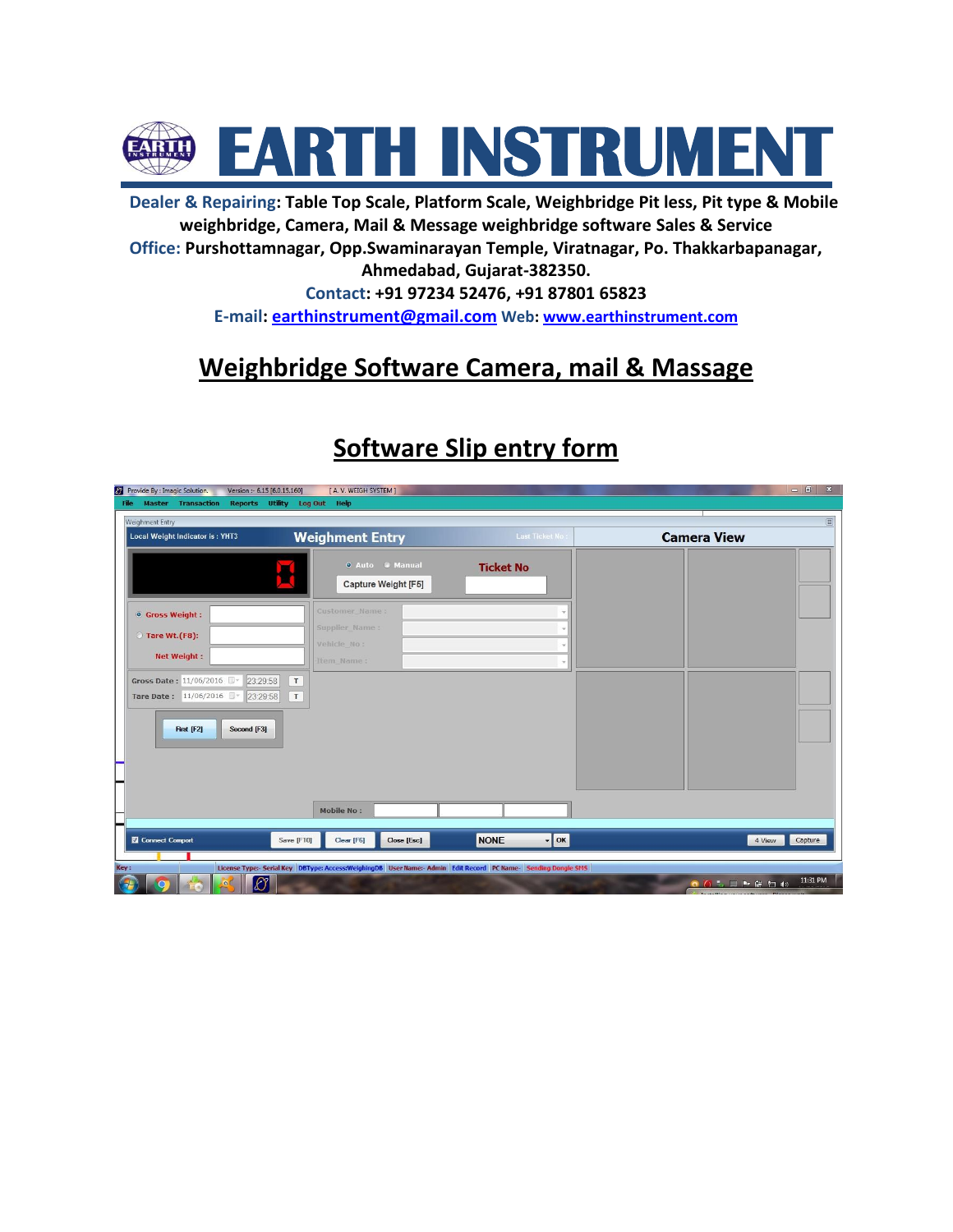# **Software lock**

#### **Software lock dongle benefit**

- One time investment for weighbridge software
- Lifetime license
- If you have problem in your computer so, you can use another use it in computer this software.
- Never require key number
- If you done it format your computer you can use second time same computer.
- Easily & simple dongle driver install in the computer.

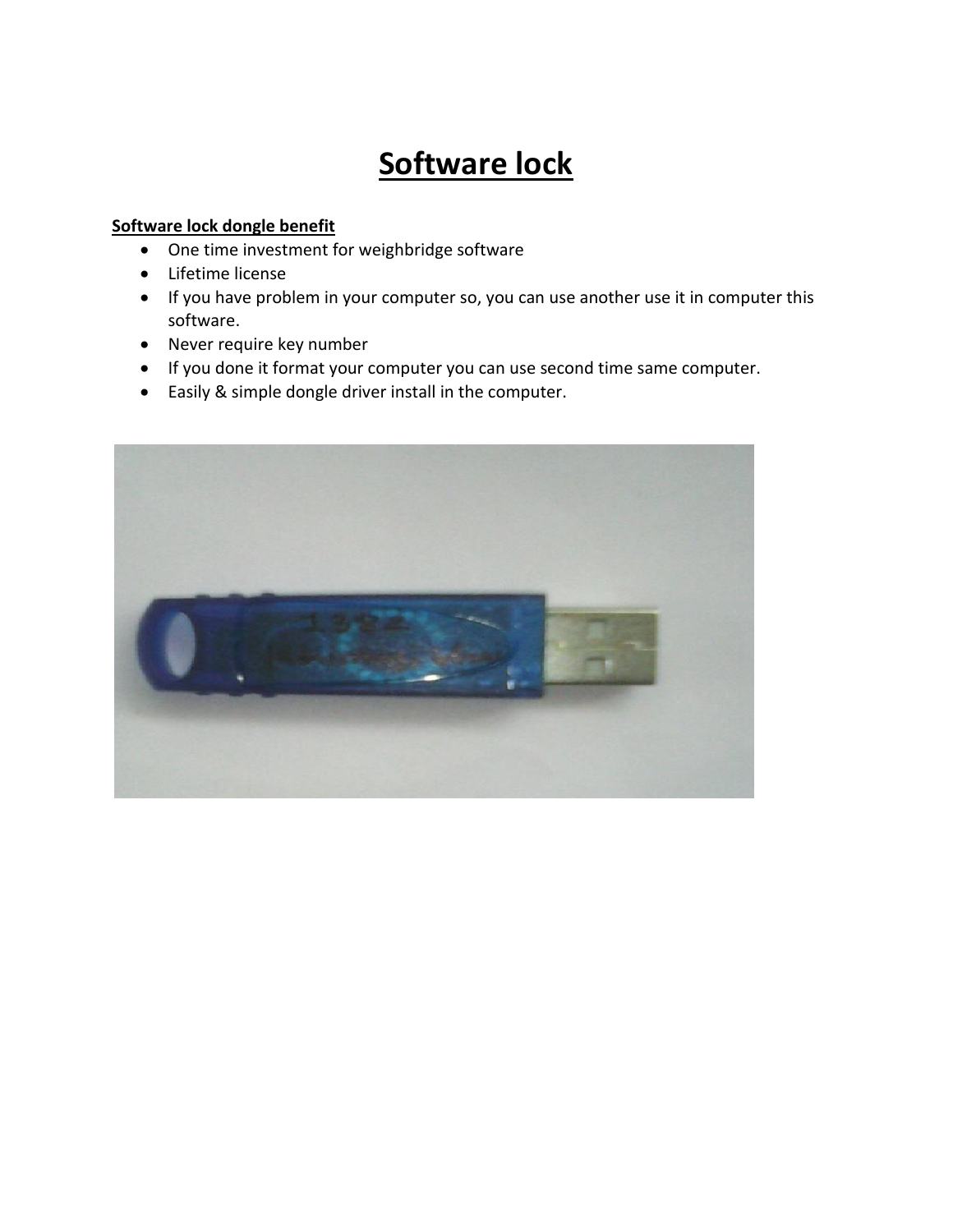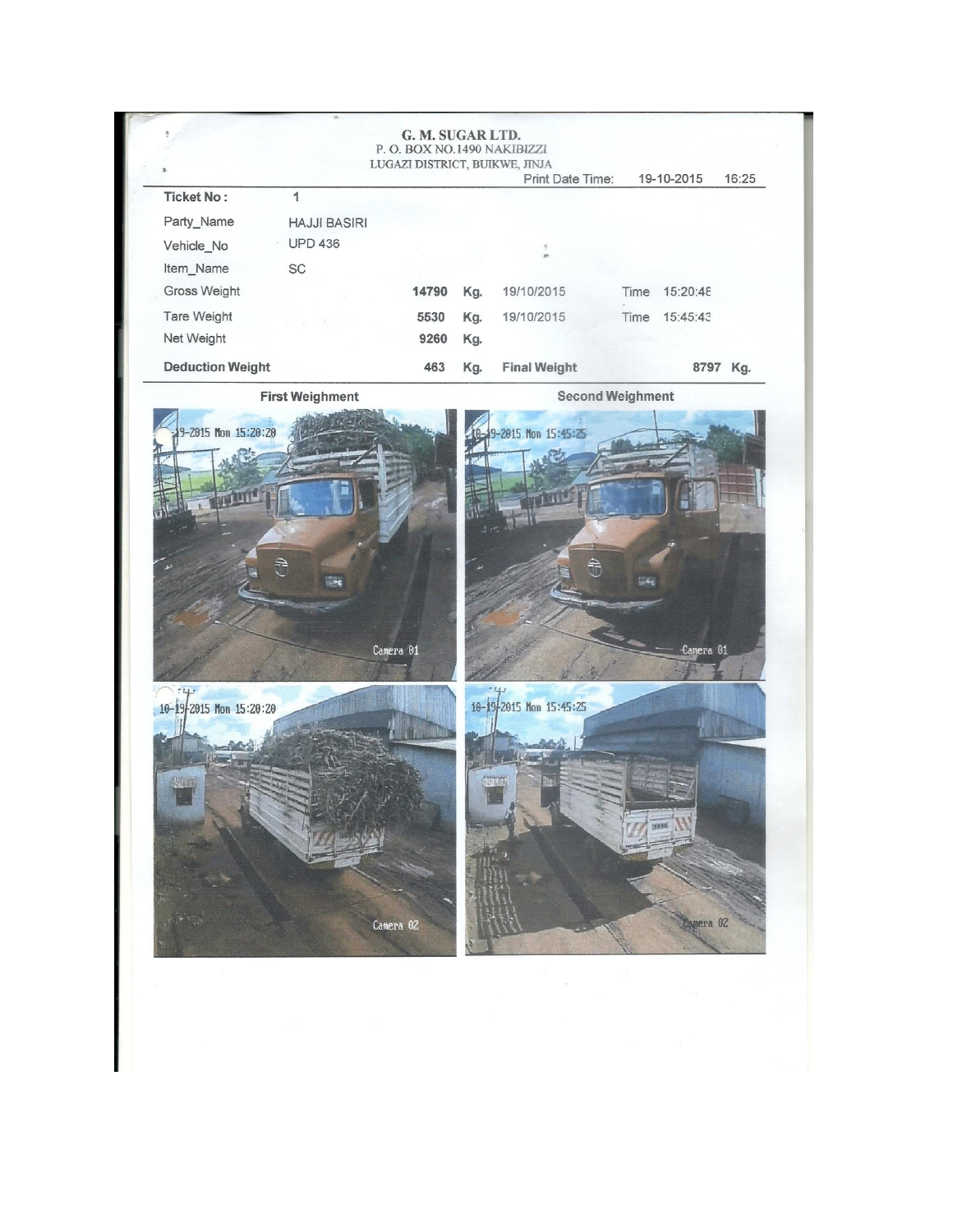Weighbridge Management Software Version 6.15 is a user friendly and flexible system, this is designed to handle multi users who are setup by the administrator and granted different levels of rights and privileges. It is a network compatible system and be remotely accessed. Supported to Client Server System. The system can be supported by commonly available databases such as MS SQL Server 2005 / 2008 / 2012 Express Edition and full Edition, Ms Access, Oracle10, Oracle11g. System Can Provide Following Features.

=> Software Feature List:

-> Window Based Software (Support to XP / Win7 / Win8 [32Bit and 64Bit])

-> Easy to Use & User Friendly Graphics

-> Three Type of [Short Cut Key P](mk:@MSITStore:C:/Program%20Files%20(x86)/I%20Magic%20Solution/Weighbridge%20Management%20Software/WB%20Help.chm::/Toolbar.html)rovide for Operation. (For Ex. F1, Ctrl+F, Altr+F)

-> Working with Any Brand / Make Indicator (Require only RS232 Communication String)

-> Easy Installation Process

-> Aut[o SMS Sending facility \(](mk:@MSITStore:C:/Program%20Files%20(x86)/I%20Magic%20Solution/Weighbridge%20Management%20Software/WB%20Help.chm::/SMS%20Setting.html)Daily Ticket Data).

-> Auto Mail Sending Facility (Daily Ticket Data).

-> Auto SMS on every weighment

-> Auto Mail on every weighment

-> Send SMM on Customer Mobile (If require)

-> Send SMM on Supplier Mobile (If require)

-> Send SMM on Other Three Mobile (If require)

-> Send SMM Via GSM Modem / Web SMS Package

-> Supporting to [Multi User ,](mk:@MSITStore:C:/Program%20Files%20(x86)/I%20Magic%20Solution/Weighbridge%20Management%20Software/WB%20Help.chm::/User%20Master.html) Multi Shift

-> Individual Reports Access Rights.

-> User can [modify Owen Password O](mk:@MSITStore:C:/Program%20Files%20(x86)/I%20Magic%20Solution/Weighbridge%20Management%20Software/WB%20Help.chm::/Change%20User%20Password.html)nly.

-> Data Auditing Feature (Any Modification by operator - system will Provide Reports)

-> User Authentication for Ticket Edit/ Re-Print/ Delete Wise.

-> Facility to Connect/Disconnect With Indicator.

-> Allow Multi [COM-Port Entry. \(](mk:@MSITStore:C:/Program%20Files%20(x86)/I%20Magic%20Solution/Weighbridge%20Management%20Software/WB%20Help.chm::/COM%20Port%20Setup.html)Define deferent indicator)

-> Data Base [Auto Backup F](mk:@MSITStore:C:/Program%20Files%20(x86)/I%20Magic%20Solution/Weighbridge%20Management%20Software/WB%20Help.chm::/Auto%20Backup%20Setting.html)acility

-> Use Application in LAN (Same time work in Multi Weighbridge)

-> Same time Working in Different Brand Indicator. (In Network)

-> Application support to Multi Database (Ms-SQL 2005, 2008, 2012 / MS Access/ Oracle).

-> Manual Weigh Entry is Possible. (If Require / by Authenticate)

-> Manual Tare Entry is Possible with F8 Key.

-> Customize Slip Field Supporting.

-> Up to 12 Field To Customize as per Client Requirement (also option for Mandatory and Master Value Check).

-> Supporting Client Only and Client Server Application.

-> Provide Integration with SAP, ERP, database on Oracle, Sybase, MS-SQL, My-SQL Connectivity. based on client requirement

-> Daily Data Export in Excel, CSV, Text File (date wise, ticket no wise)

-> Import / Export Master Data from Old Existing Software via Excel File. (For Customer / Vehicle No / Product List)

-> Provide Direct Net Weight Feature (Slip Entry - single entry system / Label Printing System).

-> Supporting to Slip Re-Printing, Editing, Deleting With User Access / Authentication.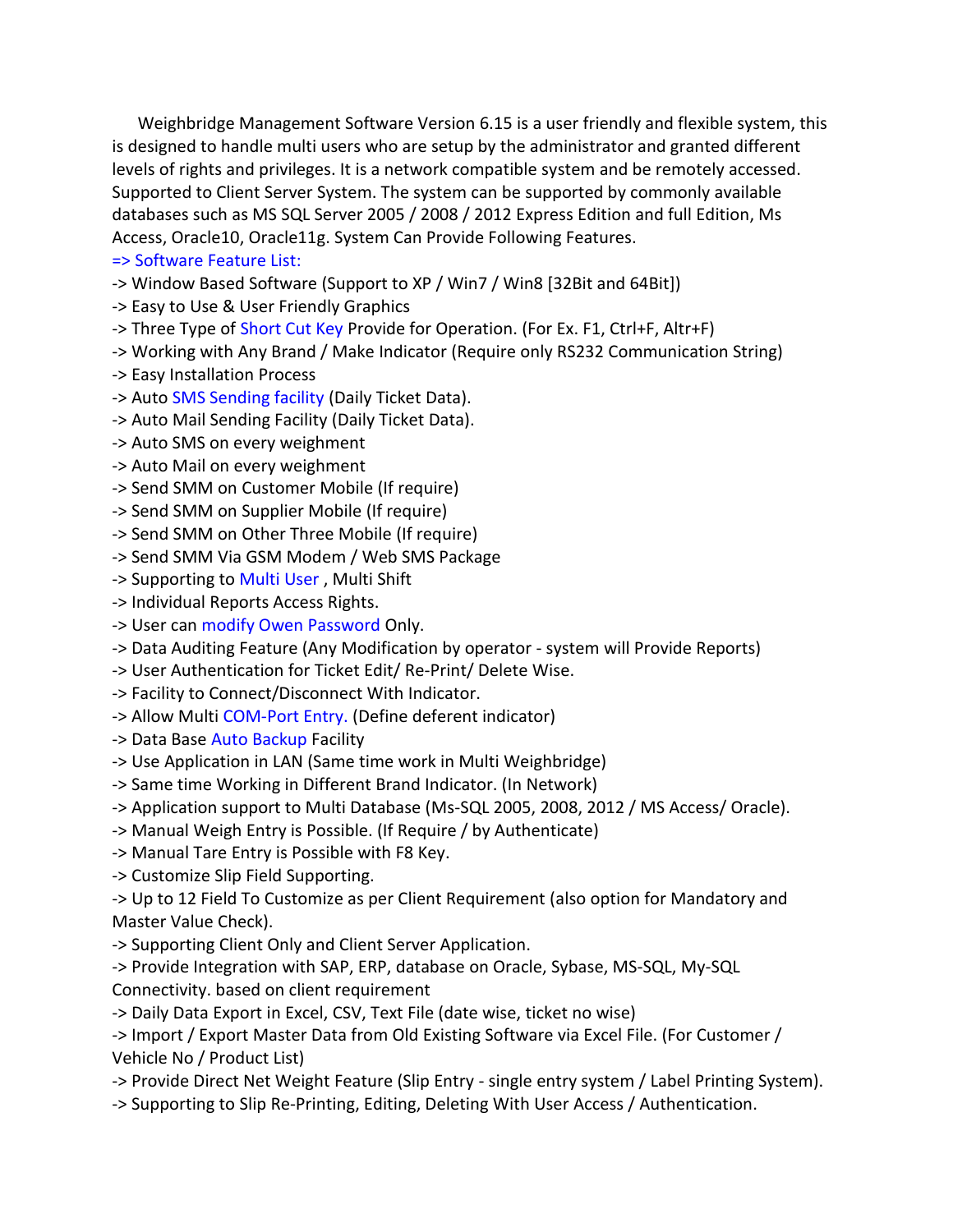-> Provide Feature For Slip Entry Date (Visible / Hide / Date Modifying)

-> Indication for Existing vehicle tare weigh compare with new weight

-> Provide Dropdown Feature For Party Master, Supplier Master, Vehicle Master, Product Master and Other 3 Settable Field..

-> Batch Weighing Facility. (Take Batch Tare/ Gross weight for single truck - use ware house) -> Facility for select automatically vehicle tare weight From Vehicle Master

-> View live vehicle position with CCTV & capture photo, also print ticket with vehicle photo. -> Set Multi COM Setting in Single System.

-> Customize and Develop As per Client Requirement and Integrate with SAP/ ERP/ Oracle / Sybase / MS-SQL / My-SQL

[Printing Facility.](mk:@MSITStore:C:/Program%20Files%20(x86)/I%20Magic%20Solution/Weighbridge%20Management%20Software/WB%20Help.chm::/Printing%20Setting.html) 

-> Provide [Four Type o](mk:@MSITStore:C:/Program%20Files%20(x86)/I%20Magic%20Solution/Weighbridge%20Management%20Software/WB%20Help.chm::/Printing%20Setting.html)f Ticket Printing Facility

-> Type:- Windows Based / DOS Based (Speedy) / CCTV Printing[Vehicle Photo] / Net Printing.

-> Pre Printed Ticket Can Set On Client Side.

-> Customize Paper Size Setting. (Set Paper Size as per Client Requirement on Side)

-> Direct Ticket Print on Printer. (Without View)

-> Option for -> Print Not Require/ -> First Print Not Require. (Can Set Setting as per require)

-> [DOS Based Speedy ticket printing](mk:@MSITStore:C:/Program%20Files%20(x86)/I%20Magic%20Solution/Weighbridge%20Management%20Software/WB%20Help.chm::/Printing%20Setting.html) facility.

-> [Net Speedy ticket printing](mk:@MSITStore:C:/Program%20Files%20(x86)/I%20Magic%20Solution/Weighbridge%20Management%20Software/WB%20Help.chm::/Nwt%20Printing%20Setting.html) facility.

-> Customize Field in DOS Printing. (Up to 50 Setting.)

-> Ticket printing with truck photo.

-> Re-Print With User Password Authentication.

-> Supporting to Label Printer (Like Zebra/Thermal..)

-> Can Set Customize Label Size as per require.

-> Print Direct Invoice From Weighbridge Software. (Ser Invoice Format as per client Requirement)

### -> Create [Custom Paper Size](mk:@MSITStore:C:/Program%20Files%20(x86)/I%20Magic%20Solution/Weighbridge%20Management%20Software/WB%20Help.chm::/Create%20Custome%20Paper%20Size.html)

### [Reports](mk:@MSITStore:C:/Program%20Files%20(x86)/I%20Magic%20Solution/Weighbridge%20Management%20Software/WB%20Help.chm::/Reports.html)

-> Master Reports

- -> Date Wise Reports
- -> Product Wise Reports
- -> Party Wise Reports
- -> Supplier Wise Reports
- -> User Wise Reports
- -> Vehicle Wise Reports
- -> Ticket No Wise Reports
- -> Product Wise Summary Report
- -> Customer Wise Summary Report
- -> Supplier Wise Summary Report
- -> Custom Field Setting Reports
- -> Edit Data Auditing Reports
- -> Delete Data Auditing Reports
- -> Engineer Feedback Report
- -> Shift Wise Report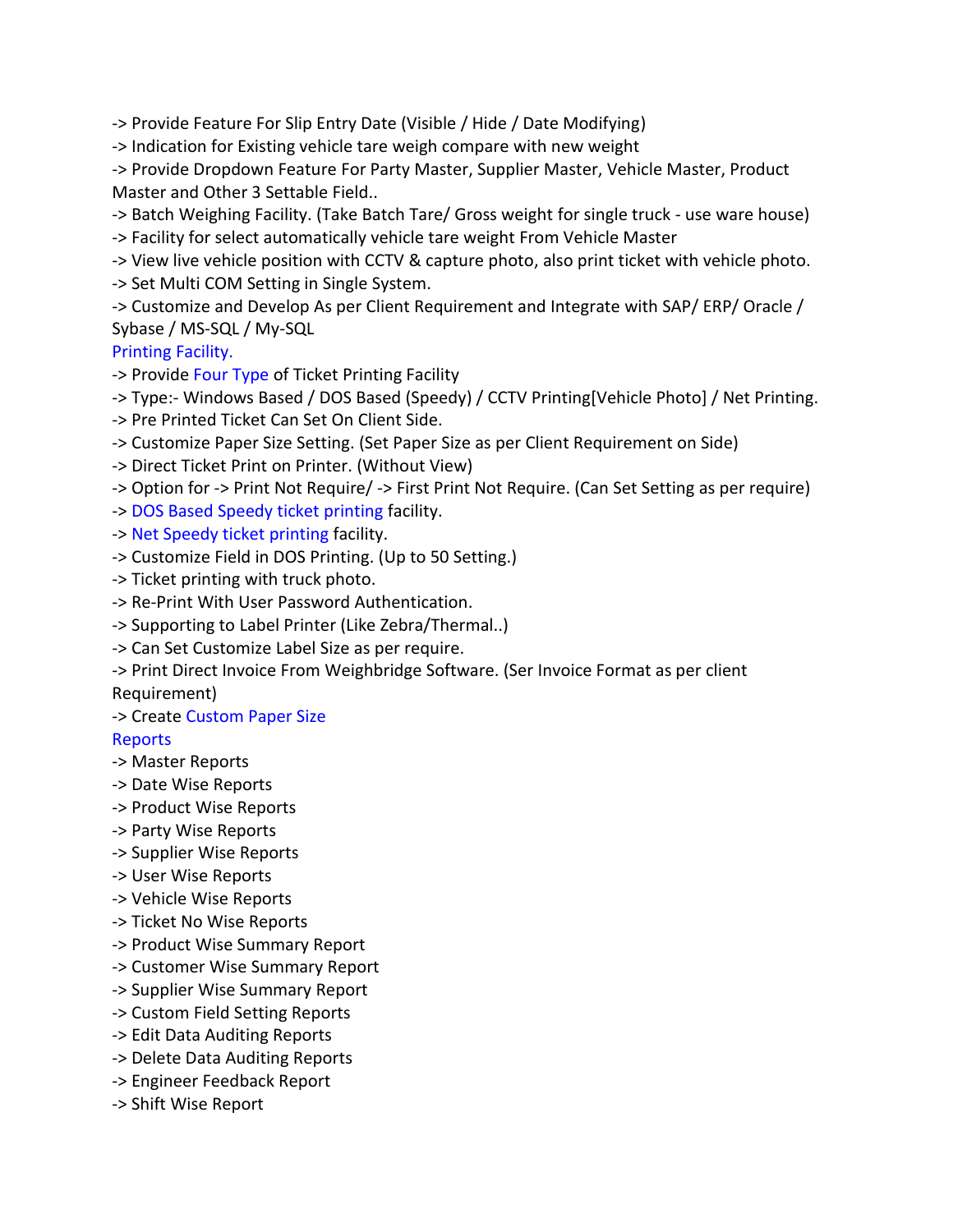-> All Summary Report

#### Other Feature

- -> Unmanned Weighbridge System
- -> CCTV Camera Supporting (Up 4 Cameras) / IP Camera and Analogs Supporting.
- -> Vehicle Image Capture On Weighment Time (Automatically)
- -> Vehicle Alignment System On Weighbridge
- -> [SMS Sending F](mk:@MSITStore:C:/Program%20Files%20(x86)/I%20Magic%20Solution/Weighbridge%20Management%20Software/WB%20Help.chm::/SMS%20Setting.html)acility per Weighment, Per Day
- -> Email Sending Facility Per Weighment, Per Day
- -> Connectivity with SAP, ERP, Oracle, Sybase, MS-SQL, My-SQL...
- -> RFID Based Weighbridge Software. (Support To HF & UHF RFID Technology)
- -> Traffic Signal with Weighbridge Software
- -> Support in Quarry Management System.

=> For Weighbridge Management Software:

-> Windows XP / Win-7 / Win8 [32bit, 64 bit] / Win10 [32bit, 64 bit]

-> 25 GB Free Space in C Drive. (Database - Require for Ms-SQL / Ms Access / Oracle Client or Oracle)

- -> 1 GB RAM. (Minimum 512 GB)
- -> i3 or Higher Processor.
- -> Comport, USB port, Printer Port
- -> Keyboard, Mouse, Monitor
- => For Weighbridge Management Software + CCTV Camera:
- -> Windows XP / Win-7 / Win8 [32bit, 64 bit] / Win10 [32bit, 64 bit]
- -> 25 GB Free Space in C Drive. (Database Require for Ms-SQL / Ms Access / Oracle Client or
- Oracle) & on D Drive 100 GB Space Require For Photo/Image Storing.
- -> 2 GB RAM. (Minimum 1 MB)
- -> Pentium Dual Core CUP or Higher Processor.
- -> VGA Card Support with Overlay feature.
- -> USB Port, Comp Port, Printer Port, Graphics Card Socket, .

Installation Manual [Next](mk:@MSITStore:C:/Program%20Files%20(x86)/I%20Magic%20Solution/Weighbridge%20Management%20Software/WB%20Help.chm::/Implementation.html) [Prev](mk:@MSITStore:C:/Program%20Files%20(x86)/I%20Magic%20Solution/Weighbridge%20Management%20Software/WB%20Help.chm::/System%20Requirement.html) [Home](mk:@MSITStore:C:/Program%20Files%20(x86)/I%20Magic%20Solution/Weighbridge%20Management%20Software/WB%20Help.chm::/Sitemap.html) 

=> Windows XP:

-> Double Click on WB Setup.exe its open and display "Weighing Management Software" Screen

- -> Its Install Microsoft .NET 2.0 Framework, (If it's not exist)
- -> Just follow installation instruction and finished Microsoft .NET 2.0 Framework
- -> Wait for complete Microsoft .NET 2.0 Framework.

-> After Setup of MS .NET 2.0, System Install Weighbridge Software, just follow instruction and press next button

- -> Note:- Install Weighbridge Software in default location in "c" drive (if Possible)
- -> Follow Instruction Up to Finished Process.
- -> After Finished Installation, Close the "Weighing Management Screen"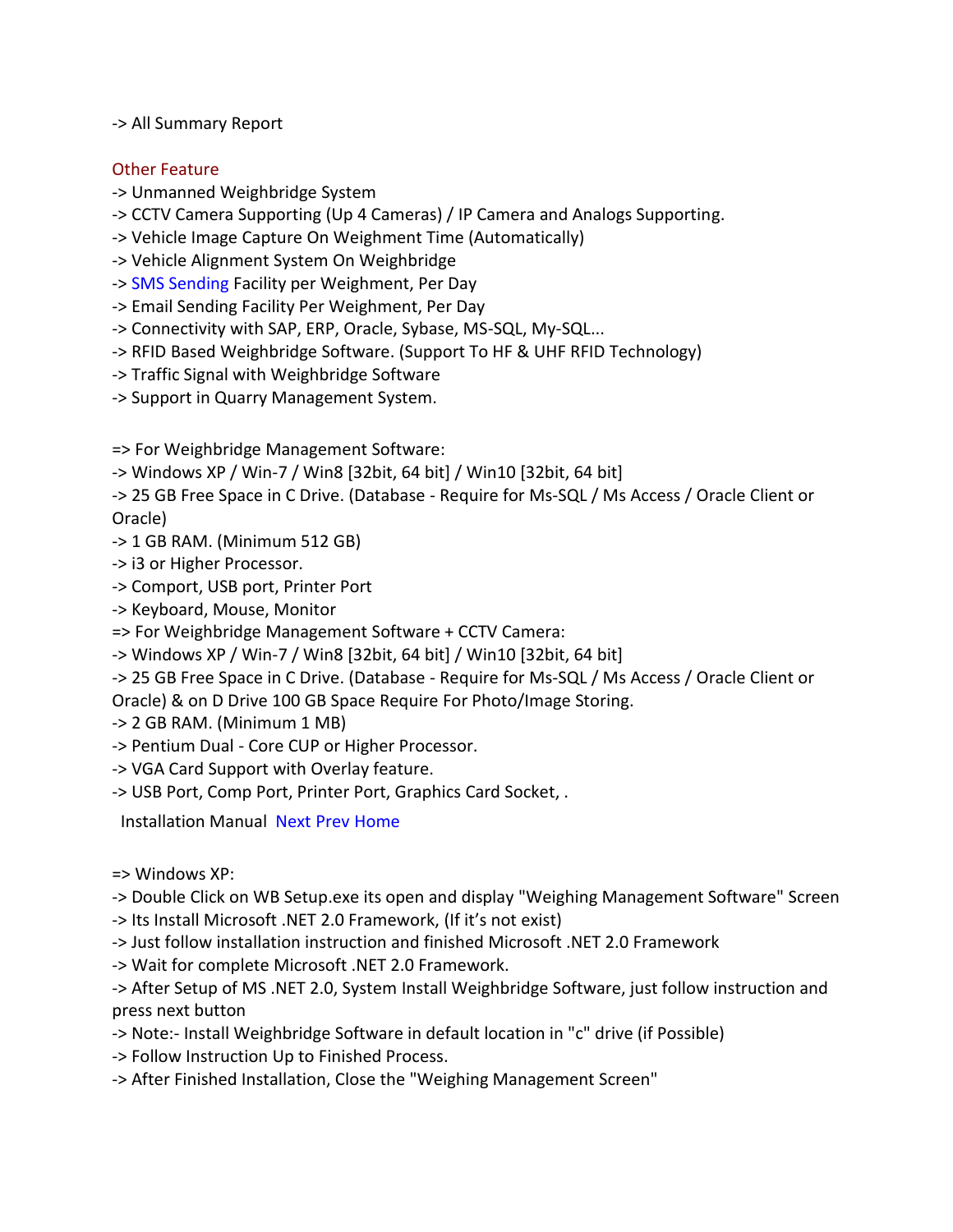-> Note:- if want to use SQL Server Database then Install SQL Server Software (See Topic For "SQL Server Installation Process").

-> If Use MS Access Then No Need To Install MS Access. (If Require To Modify then Install MS Office Software).

 $\Rightarrow$  Win7:

-> WB Setup.exe (Right Click on And Click on "Run As Administrator".

-> Then follow installation Instruction Setup as XP PC.

-> After Complete Installation Process, Right Click on "Weighbridge Software" Icon -> "Properties" -> "Compatibility" TAB Open.

-> Privilege Level -> "Run this program as Administrator" Tick Mark this Option

-> Click on "Change Setting for all users" Button -> "Compatibility of all users" TAB Opened

-> Click on "Run this program as Administrator" tick marks this option. For more detail check this image Win - [7 Compatibility Option](mk:@MSITStore:C:/Program%20Files%20(x86)/I%20Magic%20Solution/Weighbridge%20Management%20Software/WB%20Help.chm::/Error%20Solution.html) 

-> Also one more thing we can set in win-7 OS

-> [DEP Off for Win-7](mk:@MSITStore:C:/Program%20Files%20(x86)/I%20Magic%20Solution/Weighbridge%20Management%20Software/WB%20Help.chm::/Error%20Solution.html) 

-> Then start software.

=> Ms-SQL Server Installation:

-> Install Ms-SQL Server Express or Full Version AS per Microsoft Installation Guide

-> During Installation of SQL Server (Note: be careful For Windows Mix Mode Screen)

-> Use: Mix Mode

-> Password: 123

-> Install SQL Server Management Studio Express for Manage Data

-> Note: if Configure with MS Access then not require installing Ms-SQL Server

=> Software Implementation:

[\[Implementation\]](mk:@MSITStore:C:/Program%20Files%20(x86)/I%20Magic%20Solution/Weighbridge%20Management%20Software/WB%20Help.chm::/Implementation.html) [\[Error Solution\]](mk:@MSITStore:C:/Program%20Files%20(x86)/I%20Magic%20Solution/Weighbridge%20Management%20Software/WB%20Help.chm::/Error%20Solution.html)

Software Implementation [Next](mk:@MSITStore:C:/Program%20Files%20(x86)/I%20Magic%20Solution/Weighbridge%20Management%20Software/WB%20Help.chm::/toolbar.html) [Prev](mk:@MSITStore:C:/Program%20Files%20(x86)/I%20Magic%20Solution/Weighbridge%20Management%20Software/WB%20Help.chm::/Installation%20Manual.html) [Home](mk:@MSITStore:C:/Program%20Files%20(x86)/I%20Magic%20Solution/Weighbridge%20Management%20Software/WB%20Help.chm::/Sitemap.html) 

=> Implementation Process:

-> After Complete All Setup Of Software.

-> Start Application (Double click on desk-top Icon "Weighbridge Management ")

-> Software Open and show Database Configuration Windows "Server Setting "Form.

-> Just Click on "Access Database" Option and click on "OK" button. Software Close Automatically

(Visit: Server Setting Form and check Data Base Path.)

(If Using MS Access Database)

(If Using SQL Server then Select MS-SQL or Oracle and Enter Server Name / User / Pass / Etc.) -> Open Software, its automatically Configuration process start and show "Import Data

Automatically "Massage just click on "OK" button.

-> after finished process its open splash screen, just press any key or Press ESC.

-> After Open Software, its Show User Name & Pass word Screen,

In first Time No Pass for "Admin "user Just click on OK Button.

-> IT Will Ask for Registration Key. Take REG Key from You Software Supplier and enter it.

-> If valid License then software closes otherwise massage show Enter valid key.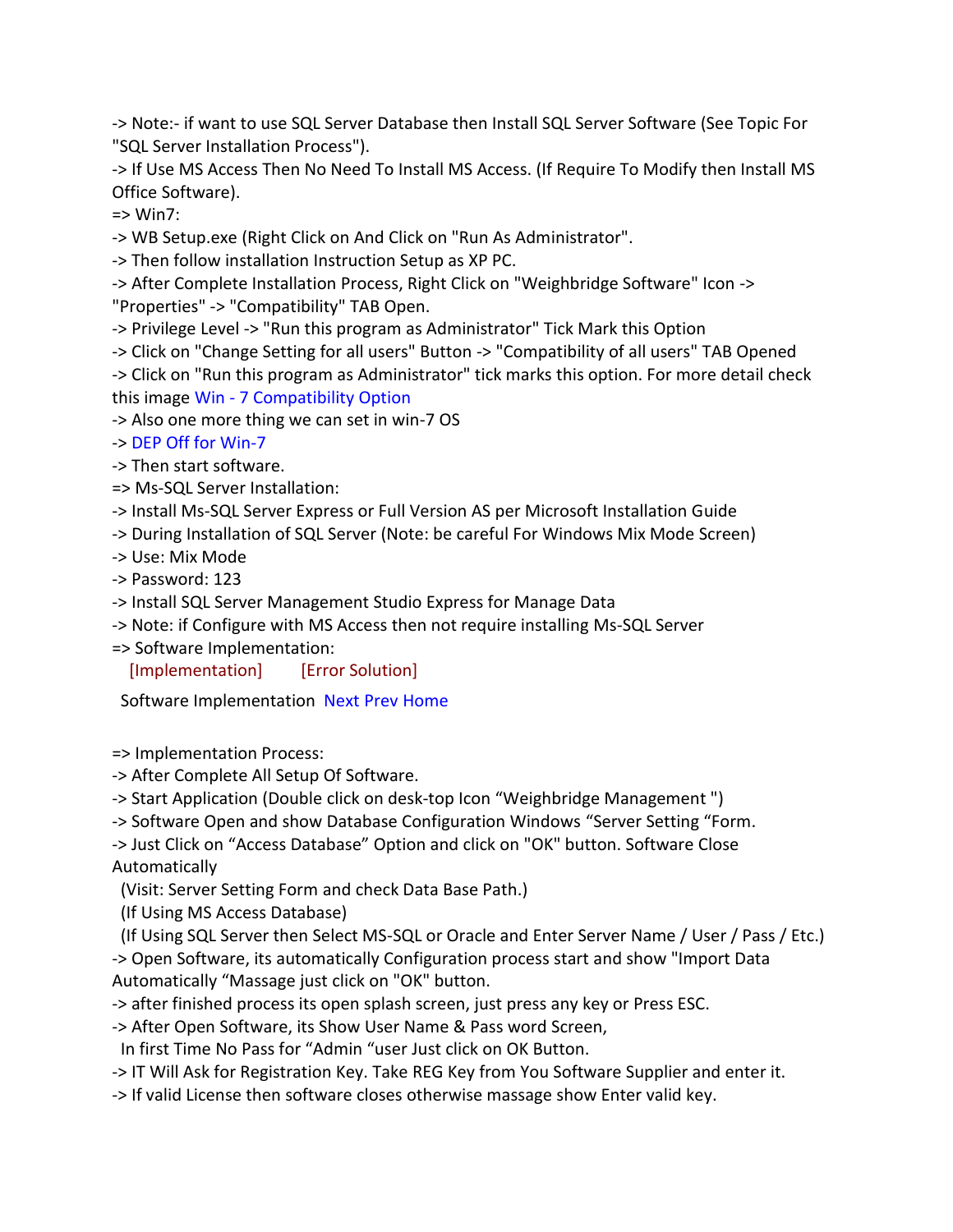-> Note:- First Time No PASSWORD for Admin User (we can set as per requirement)

- => Set Client/Company Name:
- -> Click on File Menu -> [Company Master](mk:@MSITStore:C:/Program%20Files%20(x86)/I%20Magic%20Solution/Weighbridge%20Management%20Software/WB%20Help.chm::/Company%20Master.html)
- -> Click on Move First Button on Toolbar
- -> Change Demo Company to Client Company Name, Add,
- -> Click on save button on Toolbar, close Software and re-open
- -> Note:- Don't Create New Company.
- => Set [Field Setting:](mk:@MSITStore:C:/Program%20Files%20(x86)/I%20Magic%20Solution/Weighbridge%20Management%20Software/WB%20Help.chm::/Field%20Setting.html)
- -> Click on Master Menu -> [Field Setting](mk:@MSITStore:C:/Program%20Files%20(x86)/I%20Magic%20Solution/Weighbridge%20Management%20Software/WB%20Help.chm::/Field%20Setting.html)
- -> Field Text Which Show RED Color which not changeable.
- -> You can change Field Text as per client Requirement
- -> For example: Party Name Customer Name
- -> Note:- Do not use in Repeat word in Field Text
- -> Blank name in Field Text
- -> Space in Field Text
- -> Dot point " . " in Field Text Column
- -> use " " Underscore

-> Field Name Field Name01, Field Name02, Field Name03, Party Name, Supplier Name,

Vehicle No, Item Name it provide Drop down Facility

- -> Field\_Name04, Field\_Name05, Field\_Name06, PCS, Charge its Text Field
- -> Tick mark Field which you require in is VISIBLE
- -> If Require Mandatory Value then click on Is Mandatory Checkbox
- -> If Require Field Data from Master then click on Is Master Check Checkbox
- -> After Complete Setting Click on save button, software closes automatically.
- => Set [Comport Setting:](mk:@MSITStore:C:/Program%20Files%20(x86)/I%20Magic%20Solution/Weighbridge%20Management%20Software/WB%20Help.chm::/COM%20Port%20Setup.html) (Communicate With Indicator Setting) :
- -> Click on Master Menu -> [Comport Setup](mk:@MSITStore:C:/Program%20Files%20(x86)/I%20Magic%20Solution/Weighbridge%20Management%20Software/WB%20Help.chm::/COM%20Port%20Setup.html)
- -> Click on Move First Button
- -> Change Your Comport No and set String (If Not Set then contact Vendor)
- -> After Save Setting Click on Test Comport Button
- -> Select Your Preferred Port Name and Click on Select Button, massage display.
- -> Click on Start Button, weight is Display.
- -> Click on Stop Button
- => Set [Error Solution:](mk:@MSITStore:C:/Program%20Files%20(x86)/I%20Magic%20Solution/Weighbridge%20Management%20Software/WB%20Help.chm::/Error%20Solution.html)

-> For Error Solution Please go to -[> Error Solution](mk:@MSITStore:C:/Program%20Files%20(x86)/I%20Magic%20Solution/Weighbridge%20Management%20Software/WB%20Help.chm::/Error%20Solution.html) 

Toolbar [Next](mk:@MSITStore:C:/Program%20Files%20(x86)/I%20Magic%20Solution/Weighbridge%20Management%20Software/WB%20Help.chm::/Server%20Setting.html) [Prev](mk:@MSITStore:C:/Program%20Files%20(x86)/I%20Magic%20Solution/Weighbridge%20Management%20Software/WB%20Help.chm::/Implementation.html) [Home](mk:@MSITStore:C:/Program%20Files%20(x86)/I%20Magic%20Solution/Weighbridge%20Management%20Software/WB%20Help.chm::/Sitemap.html) 

=> System Used Same Toolbar In All Form.

=> System Provide Three Type of Short Cut Key Like below List

=> Short Cut Key List:

Add:-

F2 / Ctrl+A / Add New Record

Save:-

F10 / Ctrl+S / Save Record (Save New or Edit)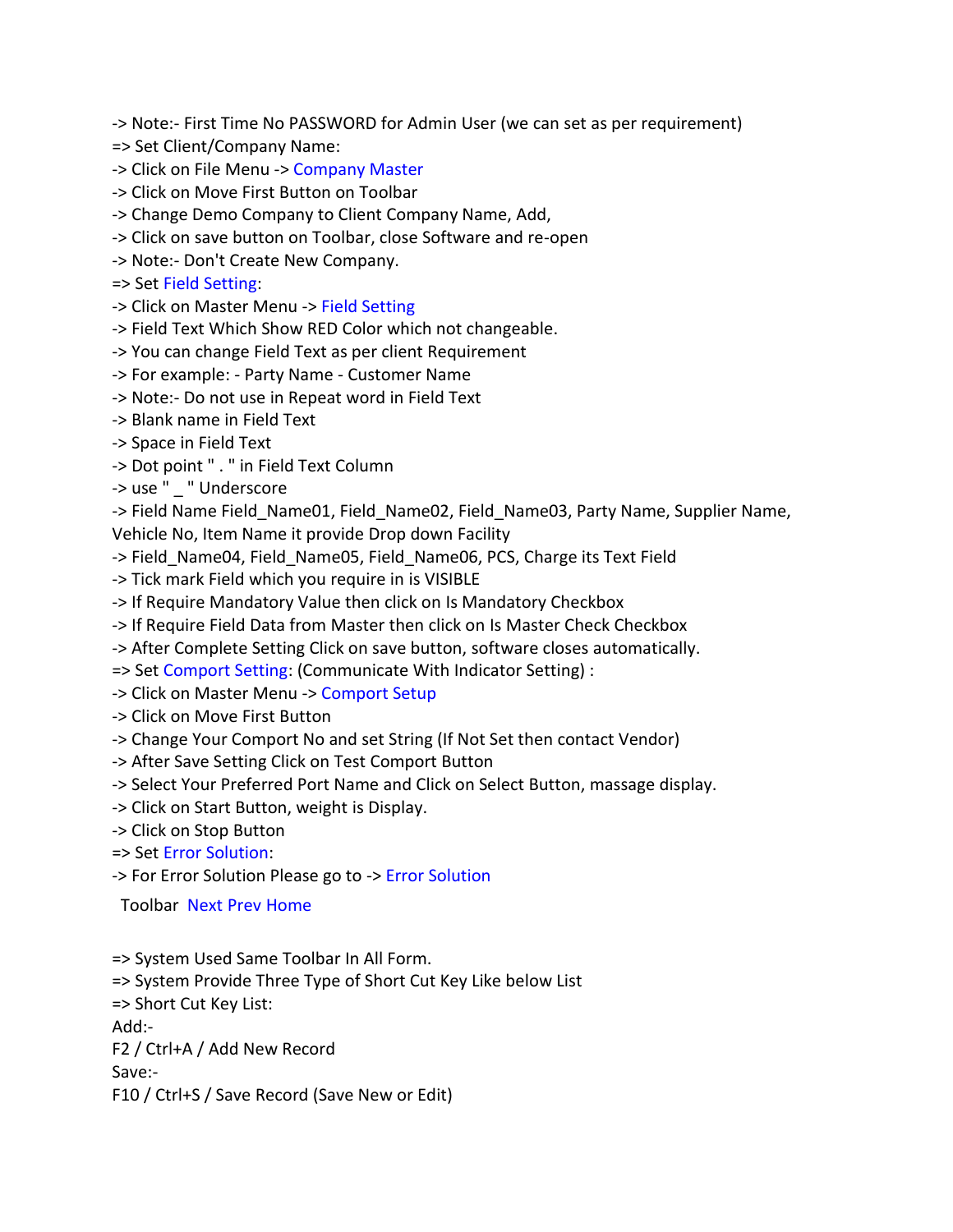Edit/Search:- F3 / Ctrl+E / Edit or Search Record Delete:- Ctrl+D / Delete Current Record First:- F6 / Ctrl+F / Move to First Record (Display First Entered Record) Next:- F7 / Ctrl+N / Move to Next Record (Display Next Entered Record) Prev:- F8 / Ctrl+P / Move to Previous Record (Display Previous Entered Record) Last:- F9 / Ctrl+L / Move To Last Record (Display Last Entered Record) Exit:- Escape / Close Form (Close Current Form)

#### Server Setting [Next](mk:@MSITStore:C:/Program%20Files%20(x86)/I%20Magic%20Solution/Weighbridge%20Management%20Software/WB%20Help.chm::/Company%20Master.html) [Prev](mk:@MSITStore:C:/Program%20Files%20(x86)/I%20Magic%20Solution/Weighbridge%20Management%20Software/WB%20Help.chm::/Toolbar.html) [Home](mk:@MSITStore:C:/Program%20Files%20(x86)/I%20Magic%20Solution/Weighbridge%20Management%20Software/WB%20Help.chm::/Sitemap.html)

=> Ms Access Configuration :

-> Select "Access" (System Use Access Database Default.)

-> Default Path Already Set on Installation Directory. on

(C:\Program File\I Magic Solutions\Weighbridge Management

Software\System\Database\WeighingDB.accdb)

(C:\Program File (x86)\I Magic Solutions\Weighbridge Management

Software\System\Database\WeighingDB.accdb)

-> Want to Set Database Location on Another Drive then Select Database Path: Click on browse and Select Database Path From

-> Require Ms Access 2007 or Higher Version

=> SQL Server Configuration:

-> Server Name: (get Server name from Following Path: Start Menu --> All Programs --> Microsoft SQL Server --> SQL Server Management Studio. )

- -> Database Name: WeighingDB
- -> User: sa
- -> Password: 123
- -> Mode: Mix Mode
- => Oracle Configuration:
- -> Server IP: (set Oracle Server IP)
- -> Database Name: Service name like ORCL
- -> User: Scott
- -> Password: Tiger

Note: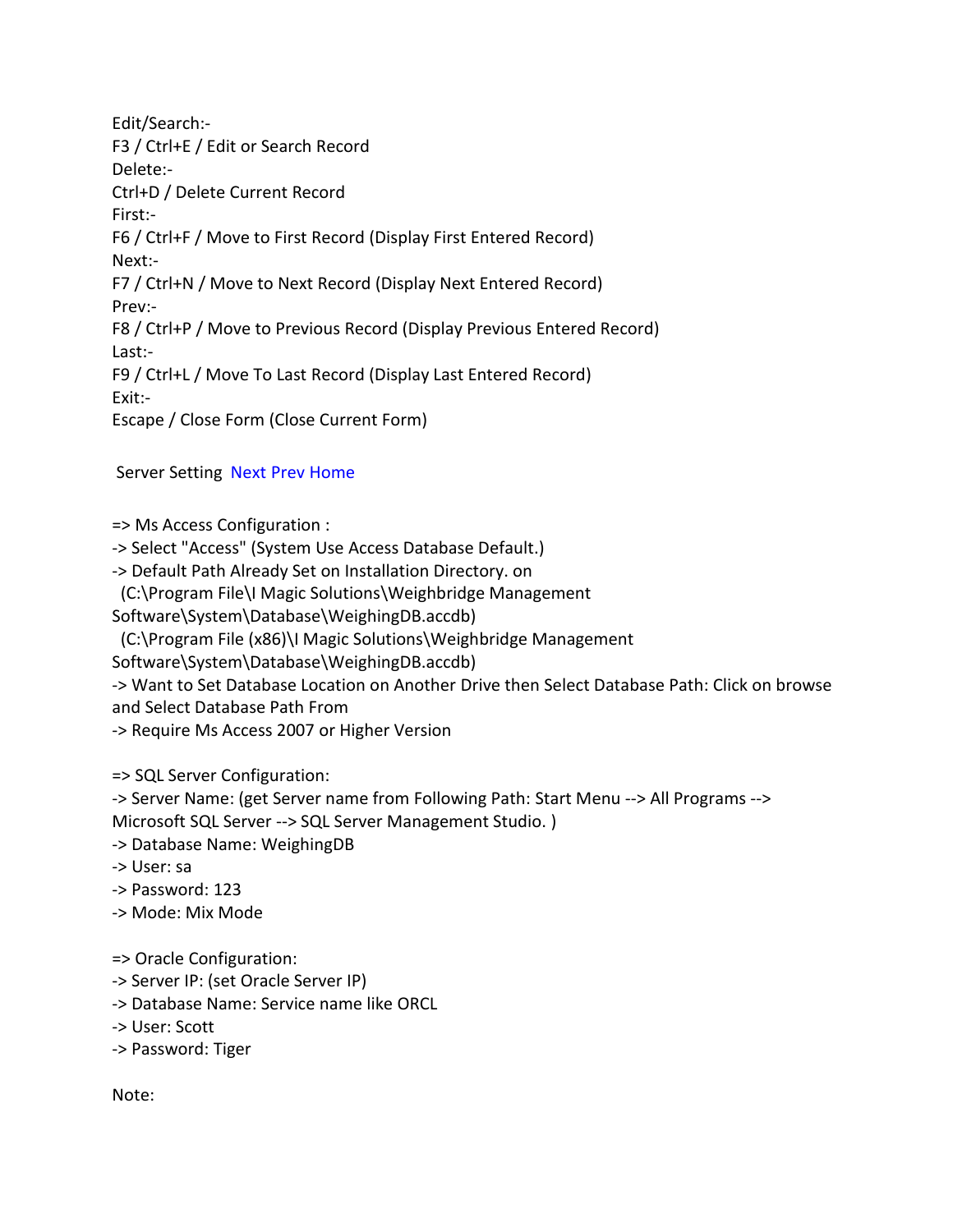=> Install Oracle Client 11g on Weighbridge PC, and Set tnsname.ora File then try to test oracle connection

=> weighbridge software create Database Automatically for Oracle

=> Download Toad Or SQL Developer For Checking of Database table in Oracle

=> Open "File Location" means Installation Directory for our software

=> "Script" => "Oracle Function.txt" Run One by one All Function.

=> Create ODBC DSN for Crystal Reports / => DSN Name ="CustomDSN\_ORA" / => Driver Oracle

11g Home / => Server IP and Service name and User and password /

#### Company Master [Next](mk:@MSITStore:C:/Program%20Files%20(x86)/I%20Magic%20Solution/Weighbridge%20Management%20Software/WB%20Help.chm::/General%20Setting.html) [Prev](mk:@MSITStore:C:/Program%20Files%20(x86)/I%20Magic%20Solution/Weighbridge%20Management%20Software/WB%20Help.chm::/Server%20Setting.html) [Home](mk:@MSITStore:C:/Program%20Files%20(x86)/I%20Magic%20Solution/Weighbridge%20Management%20Software/WB%20Help.chm::/Sitemap.html)

=> Company Detail:

-> We can change and modify of Company/Client Detail.

-> Click On "File" Menu -> "Company Master"

-> Change "Demo Company" To Your Client Name XYZ.

-> Save Changes. it will show message.

-> Close Software and open it will change your client name.

Note: During implementation, system can automatically generate new Demo Company, so no need to create new one,

its only modification is required. Replace Demo Company to Client Company Name.

General Setting [Next](mk:@MSITStore:C:/Program%20Files%20(x86)/I%20Magic%20Solution/Weighbridge%20Management%20Software/WB%20Help.chm::/Printing%20Setting.html) [Prev](mk:@MSITStore:C:/Program%20Files%20(x86)/I%20Magic%20Solution/Weighbridge%20Management%20Software/WB%20Help.chm::/Company%20Master.html) [Home](mk:@MSITStore:C:/Program%20Files%20(x86)/I%20Magic%20Solution/Weighbridge%20Management%20Software/WB%20Help.chm::/Sitemap.html) 

=> General Setting:

Apply User Right:

-> This option use for user authentication, and provide authorization to individual user.

Is Audit Requiring:

-> This option use for those client who will require audit (Modification History),

it will provided Delete and Edit Audit Reports Date/User Wise. It's give report for old -> new Values

Is Reports Right Requiring:

-> This option use for individual reports authentication.

Default Blank User name in Login Screen:

-> This option use for last login user name not display

Event Log Facility for this pc:

-> This option use for generate all event for user log

Export File Format:

-> System Provide three type of Export format. Excel/CSV/TEXT

SMS-Email Setup [Next](mk:@MSITStore:C:/Program%20Files%20(x86)/I%20Magic%20Solution/Weighbridge%20Management%20Software/WB%20Help.chm::/CCTV%20Setup.html) [Prev](mk:@MSITStore:C:/Program%20Files%20(x86)/I%20Magic%20Solution/Weighbridge%20Management%20Software/WB%20Help.chm::/Admin%20Setting.html) [Home](mk:@MSITStore:C:/Program%20Files%20(x86)/I%20Magic%20Solution/Weighbridge%20Management%20Software/WB%20Help.chm::/Sitemap.html) 

=> SMS-Email Setup: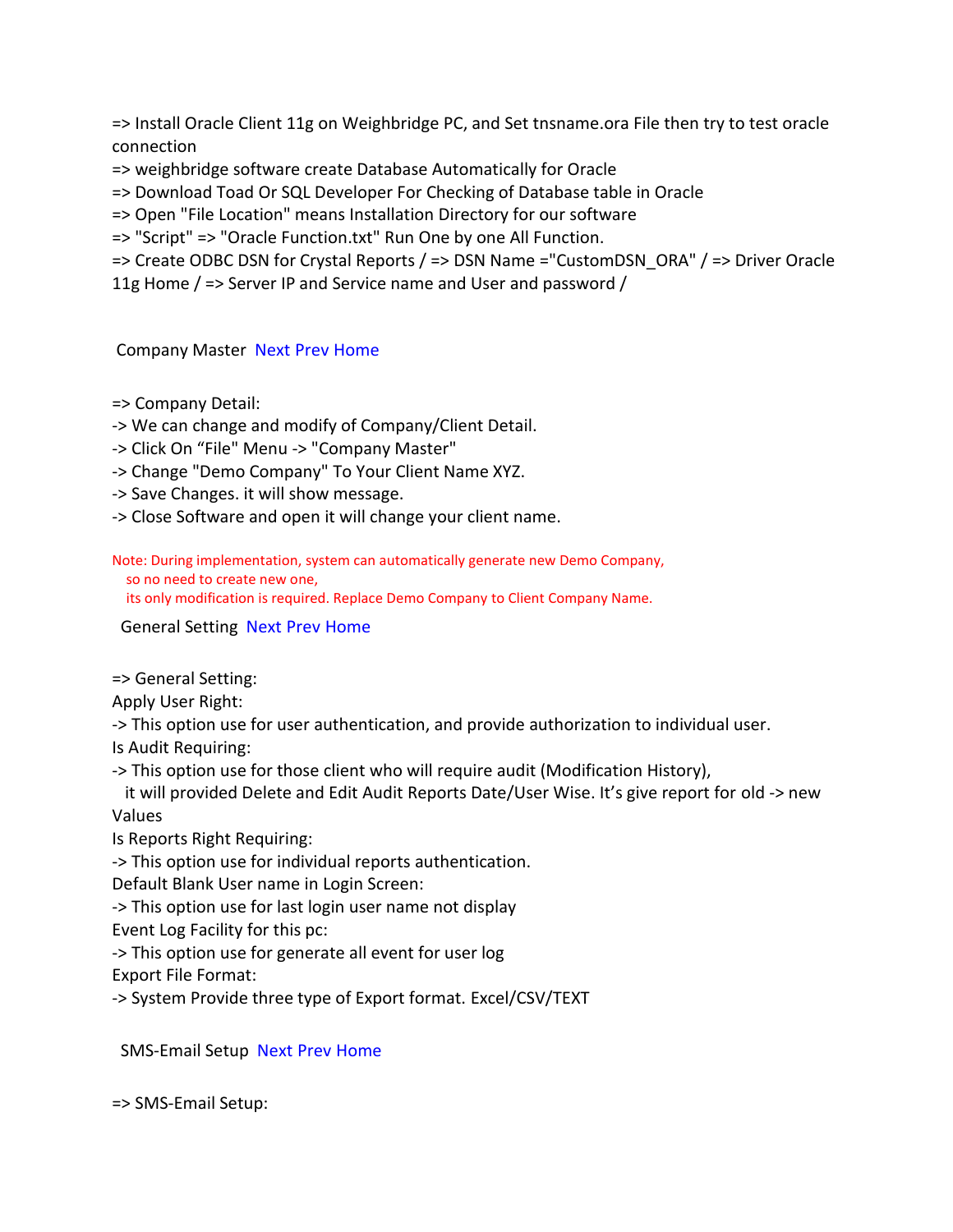Active: Email Sending Facility:

-> When Email Facility Require the thick mark Require also License require to Send Email.

Active: Auto Store PDF File in Date Wise Folder

-> Software will generate Date wise Folder and store Ticket PDF File.

#### CCTV Setup [Next](mk:@MSITStore:C:/Program%20Files%20(x86)/I%20Magic%20Solution/Weighbridge%20Management%20Software/WB%20Help.chm::/User%20Master.html) [Prev](mk:@MSITStore:C:/Program%20Files%20(x86)/I%20Magic%20Solution/Weighbridge%20Management%20Software/WB%20Help.chm::/SMS%20Email%20Setup.html) [Home](mk:@MSITStore:C:/Program%20Files%20(x86)/I%20Magic%20Solution/Weighbridge%20Management%20Software/WB%20Help.chm::/Sitemap.html)

=> CCTV Setting Detail:

Active CCTV Feature:

-> If want to use CCTV Camera then tick mark option.

Active CCTV:

-> Click on this button and active license for CCTV, if license active then label will show RED color, otherwise its show Black color.

Active Photo viewer:

-> In Utility menu show photo viewer option for viewing vehicle photo. (Use this option when use CCTV feature)

=> CCTV IP and DVR Setting:

-> We can Set DVR IP Setting and IP Camera Setting.

-> if Computer is already connected in LAN Network then Connect DVR Also in LAN.

-> Ones Set Our Series IP To DVR or IP Camera then Set that IP To Our Software.

-> As per require we can active Camera Up Four camera.

=> Note:-

-> Software Provide Facility for Print Ticket With Image. And without Image When Camera is Active.

-> If require Print Ticket with Image, Please Select Setting is: - "System Setting" -> "Printing Setting" -> Printer Type & Paper Size. (See Bellow Image)

=> Ticket Print with Image:-

-> Please view bellows Image for Ticket with Image.

User Master [Next](mk:@MSITStore:C:/Program%20Files%20(x86)/I%20Magic%20Solution/Weighbridge%20Management%20Software/WB%20Help.chm::/Party%20Master.html) [Prev](mk:@MSITStore:C:/Program%20Files%20(x86)/I%20Magic%20Solution/Weighbridge%20Management%20Software/WB%20Help.chm::/CCTV%20Setup.html) [Home](mk:@MSITStore:C:/Program%20Files%20(x86)/I%20Magic%20Solution/Weighbridge%20Management%20Software/WB%20Help.chm::/Sitemap.html) 

=> User Master Detail:

User (TAB):

-> Here we can set user detail like User name, Password, Shift name...

User Right (TAB):

-> Here we can set user authentication, tick mark menu option and give privilege to user. Report Right (TAB):

-> Set user report right privilege.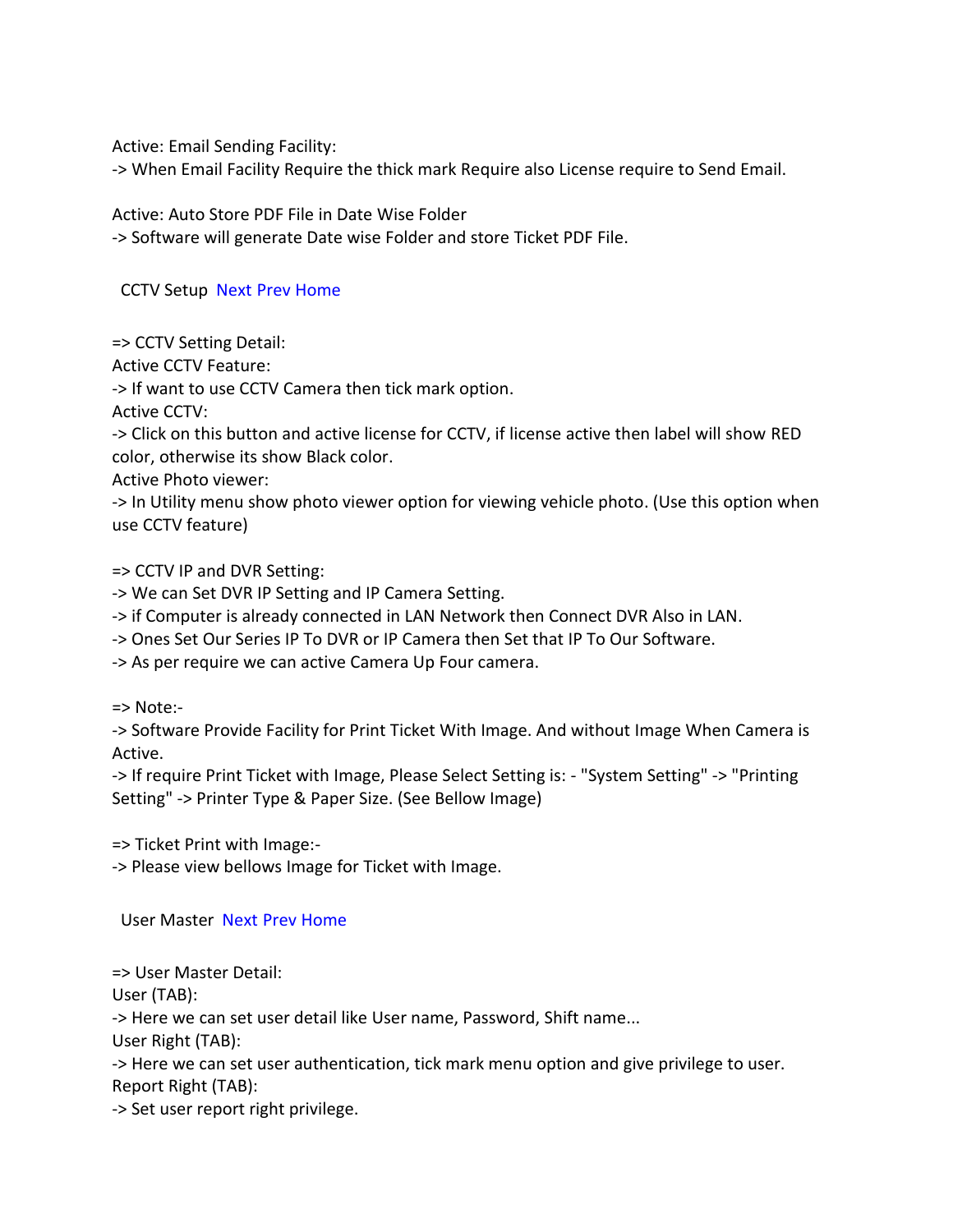Ticket Right (TAB):

-> Set Ticket Modification rights user wise

(Also Un check option in ->System setting ->Page2 (Disable Right for All User) so this rights can apply on user otherwise not.)

Note: When u implement this system, provide Administrator privilege only one user and other user set Type : "User".

Party Master [Next](mk:@MSITStore:C:/Program%20Files%20(x86)/I%20Magic%20Solution/Weighbridge%20Management%20Software/WB%20Help.chm::/Supplier%20Master.html) [Prev](mk:@MSITStore:C:/Program%20Files%20(x86)/I%20Magic%20Solution/Weighbridge%20Management%20Software/WB%20Help.chm::/User%20Master.html) [Home](mk:@MSITStore:C:/Program%20Files%20(x86)/I%20Magic%20Solution/Weighbridge%20Management%20Software/WB%20Help.chm::/Sitemap.html) 

=> Party Master Detail:

-> We can Create Party/Customer List here which can use in Slip entry From,

when next time same customer came for weighment then just select customer name, means its reduce typing error and save time to re-entry.

-> Also Set Party Type for Ex. Sale/Purchase/Vendor....

-> Note:- We Can Change Party Master Label. For Ex. Party Master to Customer Master/ Receiver Master etc.

(for change it go to " Field Setting " then change party Master to "Receiver Master ")

#### Supplier Master [Next](mk:@MSITStore:C:/Program%20Files%20(x86)/I%20Magic%20Solution/Weighbridge%20Management%20Software/WB%20Help.chm::/Vehicle%20Master.html) [Prev](mk:@MSITStore:C:/Program%20Files%20(x86)/I%20Magic%20Solution/Weighbridge%20Management%20Software/WB%20Help.chm::/Party%20Master.html) [Home](mk:@MSITStore:C:/Program%20Files%20(x86)/I%20Magic%20Solution/Weighbridge%20Management%20Software/WB%20Help.chm::/Sitemap.html)

=> Supplier Master Detail:

-> We can Create Supplier List here which can use in Slip entry From,

when next time same customer came for weighment then just select customer name, means its reduce typing error and save time to re-entry.

-> Also Set Supplier Type for Ex. Sale/Purchase/Vendor....

-> Note:- We Can Change Party Master Label. For Ex. Party Master to Customer Master/ Receiver Master etc.

(for change it go to " Field Setting " then change party Master to "Receiver Master ")

Vehicle Master [Next](mk:@MSITStore:C:/Program%20Files%20(x86)/I%20Magic%20Solution/Weighbridge%20Management%20Software/WB%20Help.chm::/Product%20Master.html) [Prev](mk:@MSITStore:C:/Program%20Files%20(x86)/I%20Magic%20Solution/Weighbridge%20Management%20Software/WB%20Help.chm::/Supplier%20Master.html) [Home](mk:@MSITStore:C:/Program%20Files%20(x86)/I%20Magic%20Solution/Weighbridge%20Management%20Software/WB%20Help.chm::/Sitemap.html) 

=> Vehicle Master Detail:

-> We can Create Vehicle No List here, which can use in Slip entry From,

when next time same Vehicle came for weighment then just select Vehicle No,

means its reduce typing error and save time & avoided Repetitive entry.

-> Note:- We Can Change Vehicle Master Label. For Ex. Vehicle Master to Truck Master/ Trolley Master etc.

(for change it go to " Field Setting " then change Vehicle Master to "Truck Master ")

Product Master [Next](mk:@MSITStore:C:/Program%20Files%20(x86)/I%20Magic%20Solution/Weighbridge%20Management%20Software/WB%20Help.chm::/COM%20Port%20Setup.html) [Prev](mk:@MSITStore:C:/Program%20Files%20(x86)/I%20Magic%20Solution/Weighbridge%20Management%20Software/WB%20Help.chm::/Vehicle%20Master.html) [Home](mk:@MSITStore:C:/Program%20Files%20(x86)/I%20Magic%20Solution/Weighbridge%20Management%20Software/WB%20Help.chm::/Sitemap.html)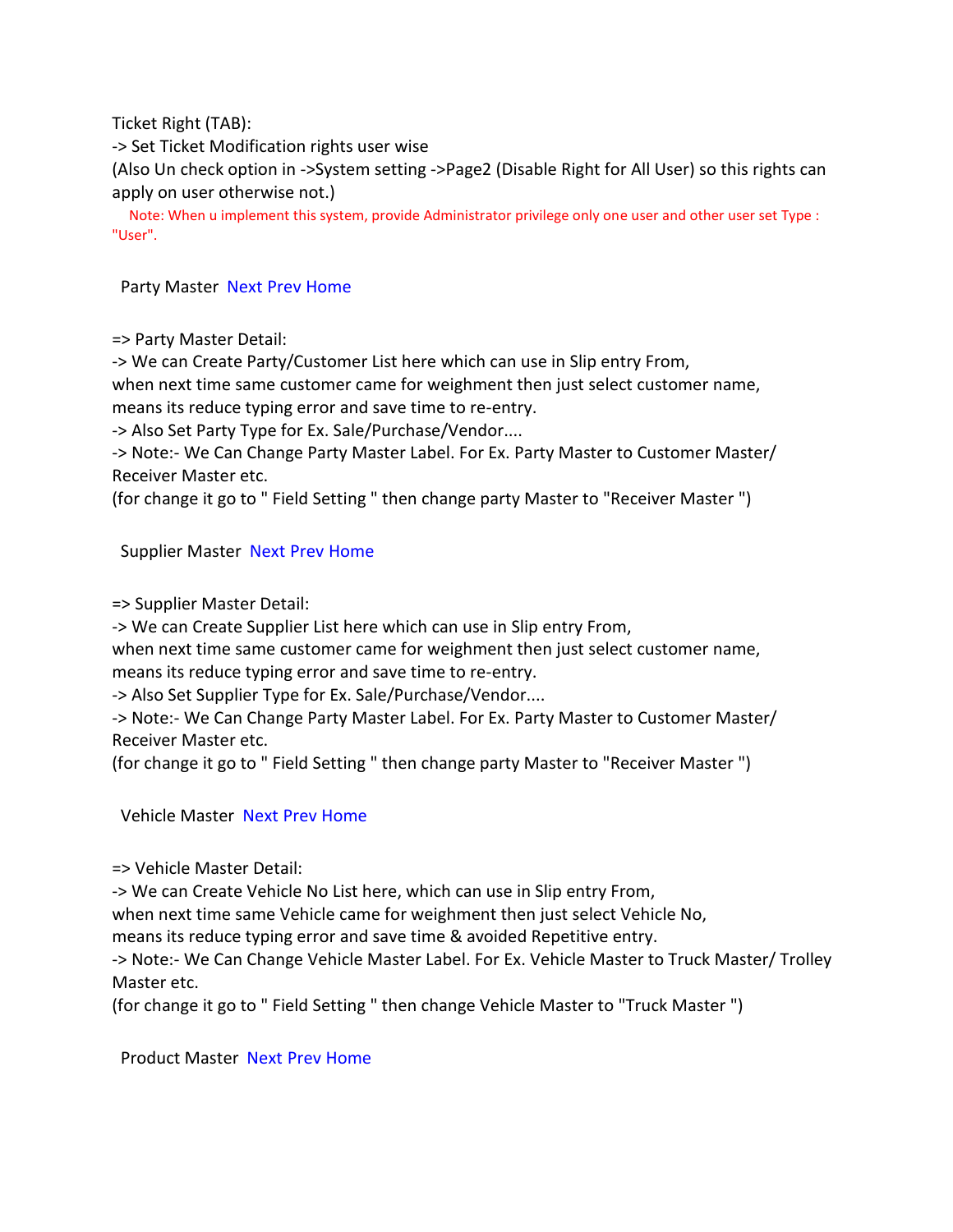=> Product Detail:

-> We can Create product list here, which can use in Slip entry From,

when next time same product come then just select Product,

means its reduce typing error and save time & avoided Repetitive entry.

-> Note:- We Can Change Product Master Label. For Ex. Product Master to Item Master etc.

(for change it go to " Field Setting " then change Product Master to "Item Master ")

#### COM Port Setup [Next](mk:@MSITStore:C:/Program%20Files%20(x86)/I%20Magic%20Solution/Weighbridge%20Management%20Software/WB%20Help.chm::/Field%20Setting.html) [Prev](mk:@MSITStore:C:/Program%20Files%20(x86)/I%20Magic%20Solution/Weighbridge%20Management%20Software/WB%20Help.chm::/Product%20Master.html) [Home](mk:@MSITStore:C:/Program%20Files%20(x86)/I%20Magic%20Solution/Weighbridge%20Management%20Software/WB%20Help.chm::/Sitemap.html)

=> COM Port Setup Detail:

-> We can set COM Port Detail like Indicator Name, Baud Rate, Data Bit, COM No, String Value, etc..

-> System will allow creating multi COM (Indicator) entry, means administrator can set NO Of Indicator with system. ans select any one of them to work.

-> Please read instruction and set Indicator Setting. if any confusion please feel free to **Contact No. +91 9574852476, +91 9723452476 Mail: earthinstrument@gmail.com**

-> Note:- Please if you want to know about COM Port setup then make change otherwise take to help from administrator.

Field Setting [Next](mk:@MSITStore:C:/Program%20Files%20(x86)/I%20Magic%20Solution/Weighbridge%20Management%20Software/WB%20Help.chm::/Slip%20Entry.html) [Prev](mk:@MSITStore:C:/Program%20Files%20(x86)/I%20Magic%20Solution/Weighbridge%20Management%20Software/WB%20Help.chm::/Com%20port%20Setup.html) [Home](mk:@MSITStore:C:/Program%20Files%20(x86)/I%20Magic%20Solution/Weighbridge%20Management%20Software/WB%20Help.chm::/Sitemap.html) 

=> Field Setting Detail:

-> We can customize and set Field based on client requirement.

-> Please read carefully instruction in bellow picture, and then modify setting.

-> Blue color Field indicates to Master Field (Drop Down) in slip entry.

For Ex. Party Master, Vehicle Master, Product Master, Field01\_Name, Field02\_Name, Field03\_Name

-> Other Fields only text entry box in slip entry. For Ex. Pic, Field04\_Name, Field05\_Name, Field06\_Name

-> Ones change Fields setting here it will change all system, like menu, report, slip entry, etc.

-> After change setting please save it. When click on save its will close application so you want to start again.

Sr. No:

-> When you want to change Field position in Slip Entry Form Please Set it here.

For Ex. we want to set part master field potion in 2 then please change se no it will display in second no in slip entry.

Field Name:

-> Its only Field Label it will not change, its indicate field name.

Field Text:

-> This field can change and set Text based on client requirement.

Is Visible:

-> If option id tick marked then field is display in Slip Entry Form.

Is Mandatory: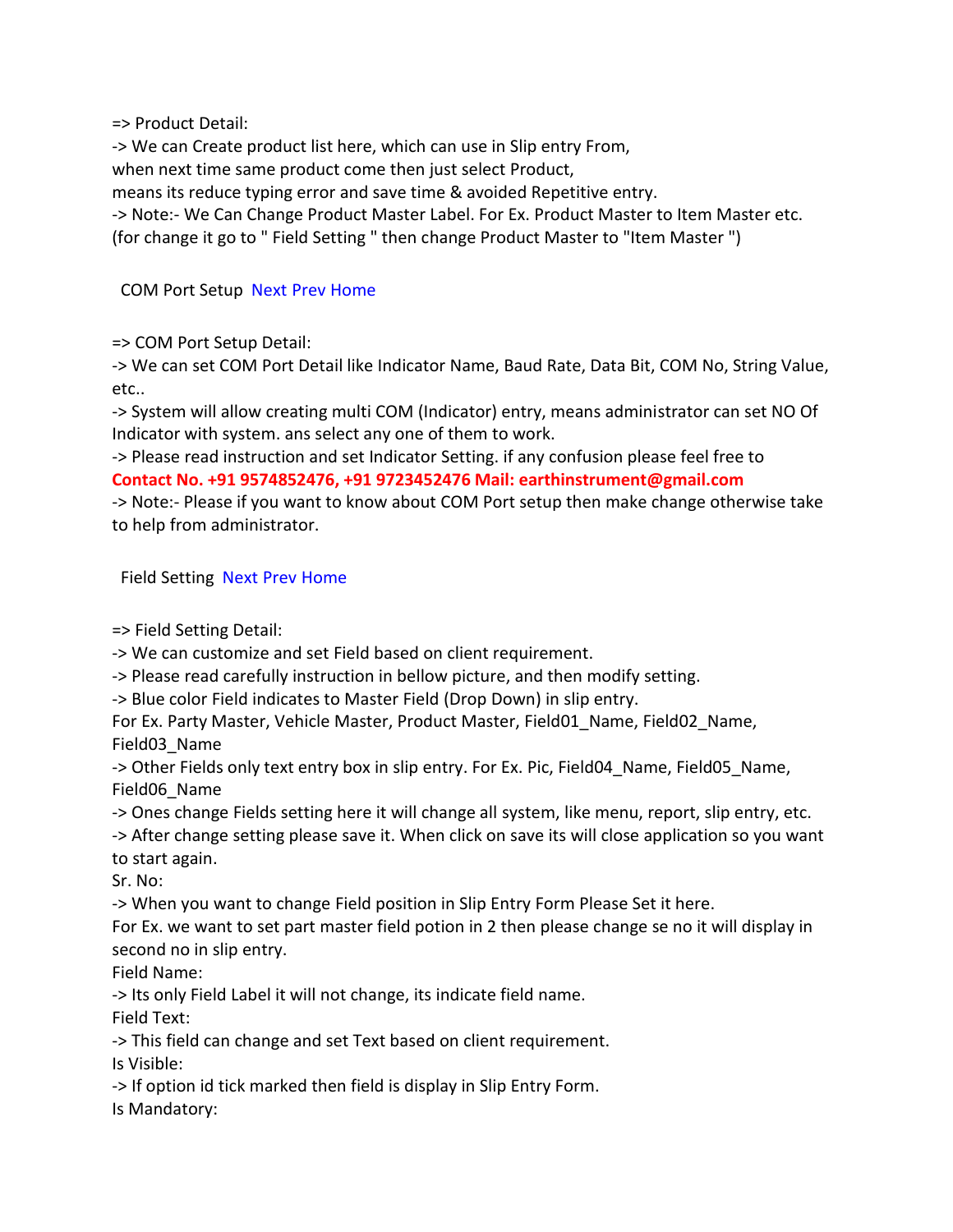-> If any field want to Mandatory (Compulsory entry) then tick mark. One tick mark here then slip entry will not allow blanking that field and not allow saving entry. Note:

```
-> Don't Use word in "Field Text" like - dot ".", dess "-", Space " ", Single Quote "'", Double Quote """. 
-> Underscore "_"
```
#### Slip Entry [Next](mk:@MSITStore:C:/Program%20Files%20(x86)/I%20Magic%20Solution/Weighbridge%20Management%20Software/WB%20Help.chm::/CCTV%20Slip%20Entry.html) [Prev](mk:@MSITStore:C:/Program%20Files%20(x86)/I%20Magic%20Solution/Weighbridge%20Management%20Software/WB%20Help.chm::/Field%20Setting.html) [Home](mk:@MSITStore:C:/Program%20Files%20(x86)/I%20Magic%20Solution/Weighbridge%20Management%20Software/WB%20Help.chm::/Sitemap.html)

=> Slip Entry Detail:

-> This is the main form of weighing operation. Here operator can make ticket entry. Description:

-> It will display COM Port No. which comport is working currently.

Last Ticket No:

-> It will display Last Generated Ticket No.

Auto / Manual:

-> This option to indicate weight pick from indicator or manual by operator.(if manual not require please hide from system setting.)

Capture Weight:

-> By this button capture Weight. if auto then capture from indicator,

if manual then it will ask to enter weight box.

Ticket No:

-> It will display Ticket No in Ticket Saving Time. (if want to disable or hide please set system setting.)

Gross/Tare Weight:

-> This is option to select by operator, if gross selected then weight goes to gross box. (if want to Fix it then set system setting.)

Date:

-> Capture Date & time at ticket saving time, default its editable, (if want to disable it then set system setting)

First:

-> When we do first weighment of vehicle. Click on first and go head.

Second:

-> When vehicle come for second weighment. Please check picture of search screen and read instruction.

Save:

-> Use this button for save current entry.

Cancel:

-> Use of this button for clear current entry

Close:

-> Close Slip Entry Windows.

None / OK:

-> Option for Edit/Delete/Re-Print Ticket with User authentication. Just select option and click on OK button it will ask user name and pass after that ask ticket no which you want to re-print. -> Note:- Also we can customize this software based on your requirement.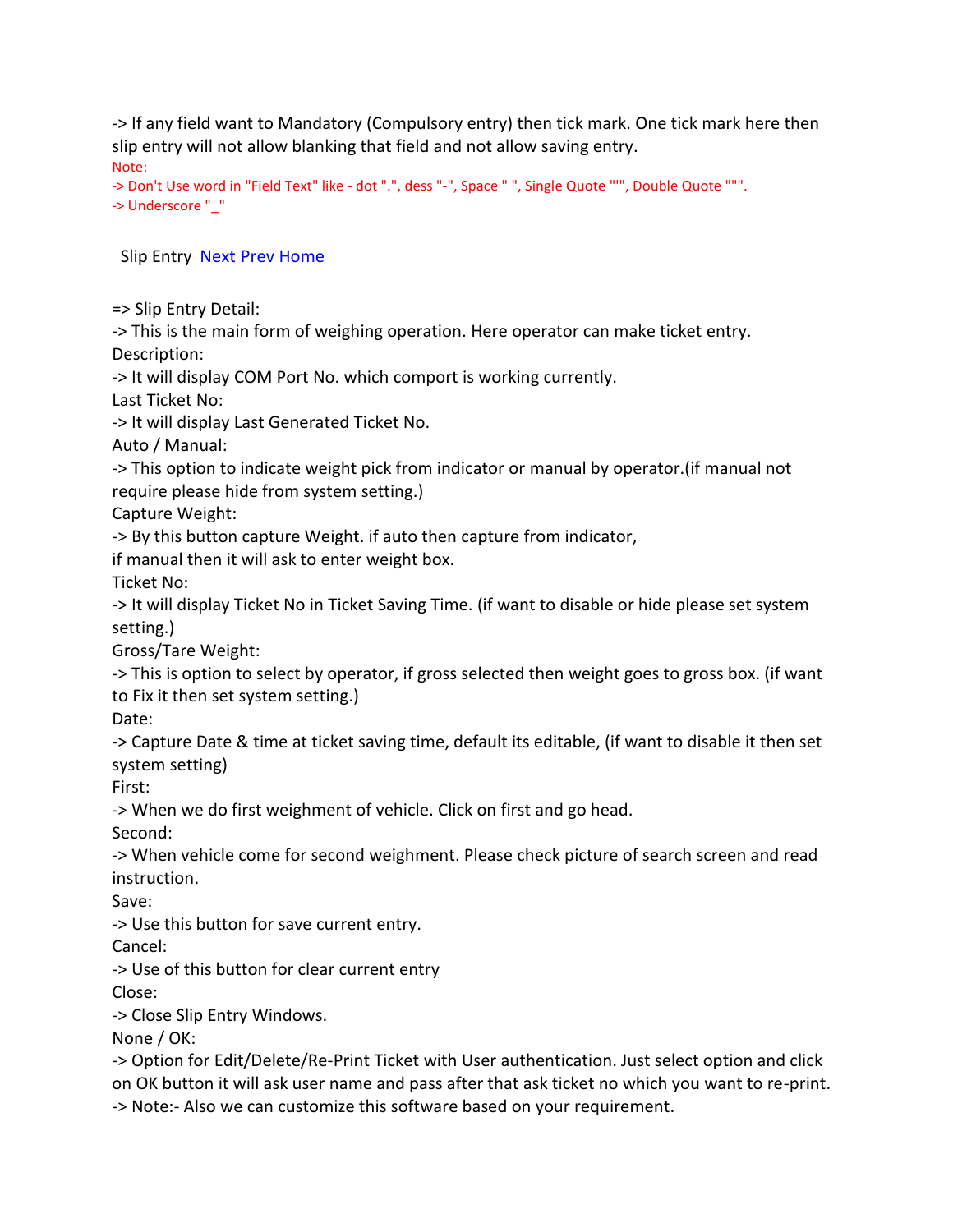#### **Contact No. +91 9574852476, +91 9723452476 Mail: [earthinstrument@gmail.com](mailto:earthinstrument@gmail.com) "**

Note:- Please read instruction on bellow Picture and go head. Also we can describe above.

**2 Search Screen:** 

-> Use of this form for second entry time. Find particular ticket no. it's easy to use and user

friendly searching option.

CCTV Slip Entry [Next](mk:@MSITStore:C:/Program%20Files%20(x86)/I%20Magic%20Solution/Weighbridge%20Management%20Software/WB%20Help.chm::/Reports.html) [Prev](mk:@MSITStore:C:/Program%20Files%20(x86)/I%20Magic%20Solution/Weighbridge%20Management%20Software/WB%20Help.chm::/Slip%20Entry.html) [Home](mk:@MSITStore:C:/Program%20Files%20(x86)/I%20Magic%20Solution/Weighbridge%20Management%20Software/WB%20Help.chm::/Sitemap.html) 

=> Slip Entry Detail:

-> This is the main form of weighing operation. Here operator can make ticket entry. Description:

-> It will display COM Port No. which comport is working currently.

Last Ticket No:

-> It will display Last Generated Ticket No.

Auto / Manual:

-> This option to indicate weight pick from indicator or manual by operator.(if manual not require please hide from system setting.)

Capture Weight:

-> By this button capture Weight. if auto then capture from indicator,

if manual then it will ask to enter weight box.

Ticket No:

-> It will display Ticket No in Ticket Saving Time. (if want to disable or hide please set system setting.)

Gross/Tare Weight:

-> This is option to select by operator, if gross selected then weight gross to gross box. (if want to Fix it then set system setting.)

Date:

-> Capture Date & time at ticket saving time, default it's editable, (if want to disable it then set system setting)

First:

-> When we do first weighment of vehicle. Click on first and go head.

Second:

-> When vehicle come for second weighment. Please check picture of search screen and read instruction.

Save:

-> Use this button for save current entry.

Cancel:

-> Use of this button for clear current entry

Close:

-> Close Slip Entry Windows.

None / OK: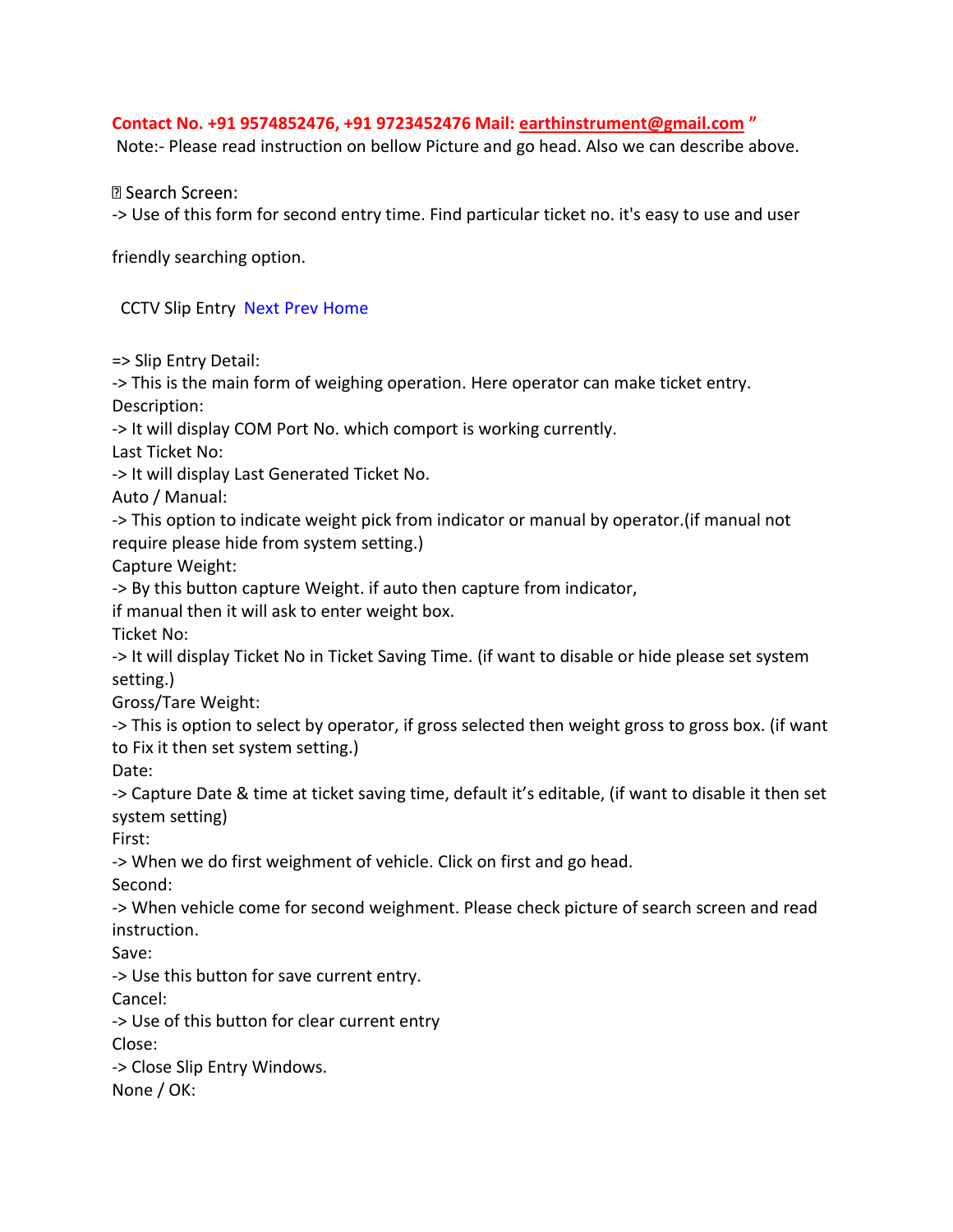-> Option for Edit/Delete/Re-Print Ticket with User authentication. Just select option and click on OK button it will ask user name and pass after that ask ticket no which you want to re-print. -> Note:- Also we can customize this software based on your requirement.

**Contact on: " earthinstrument@gmail.com " – +91 9574852476, +91 9723452476**

**-**> Note:- Please read instruction on bellow Picture and go head. Also we can describe above.

# => Slip Entry with 2 Camera Screen

# => Weighment Ticket with 2 Vehicle Image

Search Screen:

-> Use of this form for second entry time. Find particular ticket no. it's easy to use and user

friendly searching option.

Reports [Next](mk:@MSITStore:C:/Program%20Files%20(x86)/I%20Magic%20Solution/Weighbridge%20Management%20Software/WB%20Help.chm::/Customize%20Reports.html) [Prev](mk:@MSITStore:C:/Program%20Files%20(x86)/I%20Magic%20Solution/Weighbridge%20Management%20Software/WB%20Help.chm::/Slip%20Entry%20CCTV.html) [Home](mk:@MSITStore:C:/Program%20Files%20(x86)/I%20Magic%20Solution/Weighbridge%20Management%20Software/WB%20Help.chm::/Sitemap.html) 

=> Report Detail:

-> We can get all type reports, like master report, slip report, summary report, etc..

Master Report:

-> All master report will generate here, just select party Master and click on Slip Register:

-> Slip Register report with Date/Party/Product/Vehicle/Ticket No. wise etc. report will generate.

Summary Report:

-> We can get Party/ Product wise summary report.

Portrait:

-> If require Slip Register Report in portrait page please ticket mark option.

Customize Slip:

-> customize Report Register with Date/Party/Product/Vehicle/Ticket No. we can select Field as per our require from Field setting Button.

Date Type:

-> Default gross date will use in filter, if require report for NET Weight Date entry wise then tick mark option.

Clear Filter:

-> Use of this button to set Default Filter values. For Ex. if you select party name and get report, next time click on button it set ALL default Value. And give all party report.

Show:

-> Its view report.

Export:

-> Export Data in Excel File. it will export selected report data in excel file.

Audit Report: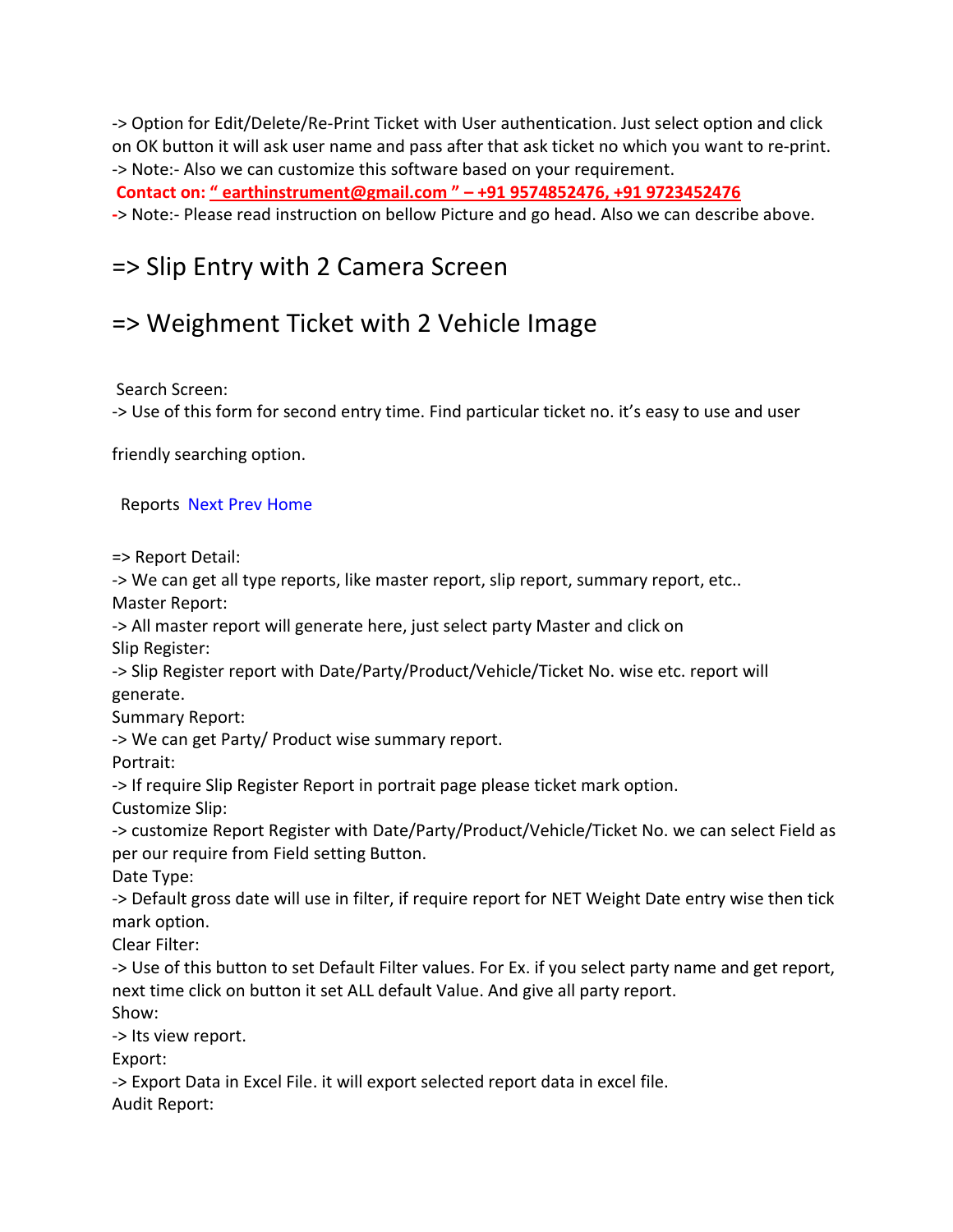-> If operator will modify anything, system will store modification detail and provide report to administrator.

Engineer Feedback:

-> System provides report for [Engineer Feedback.](mk:@MSITStore:C:/Program%20Files%20(x86)/I%20Magic%20Solution/Weighbridge%20Management%20Software/WB%20Help.chm::/Engineer%20Feedback%20Setting.html) (When engineer come to weighbridge side and repairing and fill feedback in system setting form. show system will provide report) -> Note:- Please read carefully instruction on picture and try to go head.

#### Customize Reports [Next](mk:@MSITStore:C:/Program%20Files%20(x86)/I%20Magic%20Solution/Weighbridge%20Management%20Software/WB%20Help.chm::/Export%20SAP%20File.html) [Prev](mk:@MSITStore:C:/Program%20Files%20(x86)/I%20Magic%20Solution/Weighbridge%20Management%20Software/WB%20Help.chm::/Reports.html) [Home](mk:@MSITStore:C:/Program%20Files%20(x86)/I%20Magic%20Solution/Weighbridge%20Management%20Software/WB%20Help.chm::/Sitemap.html)

=> Customize Report Detail:

-> We can get all type reports, like master report, slip report, summary report, etc.. Customize Slip:

-> customize Report Register with Date/Party/Product/Vehicle/Ticket No. we can select Field as per our require from Field setting Button.

Date Type:

-> Default gross date will use in filter, if require report for NET Weight Date entry wise then tick mark option.

Clear Filter:

-> Use of this button to set Default Filter values. For Ex. if you select party name and get report, next time click on button it set ALL default Value. And give all party report.

Show:

-> Its view report.

Export:

-> Export Data in Excel File. it will export selected report data in excel file.

Audit Report:

-> If operator will modify anything, system will store modification detail and provide report to administrator.

Engineer Feedback:

-> System provides report for [Engineer Feedback.](mk:@MSITStore:C:/Program%20Files%20(x86)/I%20Magic%20Solution/Weighbridge%20Management%20Software/WB%20Help.chm::/Engineer%20Feedback%20Setting.html) (When engineer come to weighbridge side and repairing and fill feedback in system setting form. show system will provide report) -> Note:- Please read carefully instruction on picture and try to go head.

Select Customize Report and its require field like bellow screen

Please select Field from above screen and view reports

above is reports as per require field

Export SAP File [Next](mk:@MSITStore:C:/Program%20Files%20(x86)/I%20Magic%20Solution/Weighbridge%20Management%20Software/WB%20Help.chm::/Delete%20Ticket%20Data.html) [Prev](mk:@MSITStore:C:/Program%20Files%20(x86)/I%20Magic%20Solution/Weighbridge%20Management%20Software/WB%20Help.chm::/Reports.html) [Home](mk:@MSITStore:C:/Program%20Files%20(x86)/I%20Magic%20Solution/Weighbridge%20Management%20Software/WB%20Help.chm::/Sitemap.html) 

=> Export SAP File Detail:

-> We can export ticket data in Excel/Text/CSV Format. Purpose of this export data to connect SAP/ERP/Oracle etc.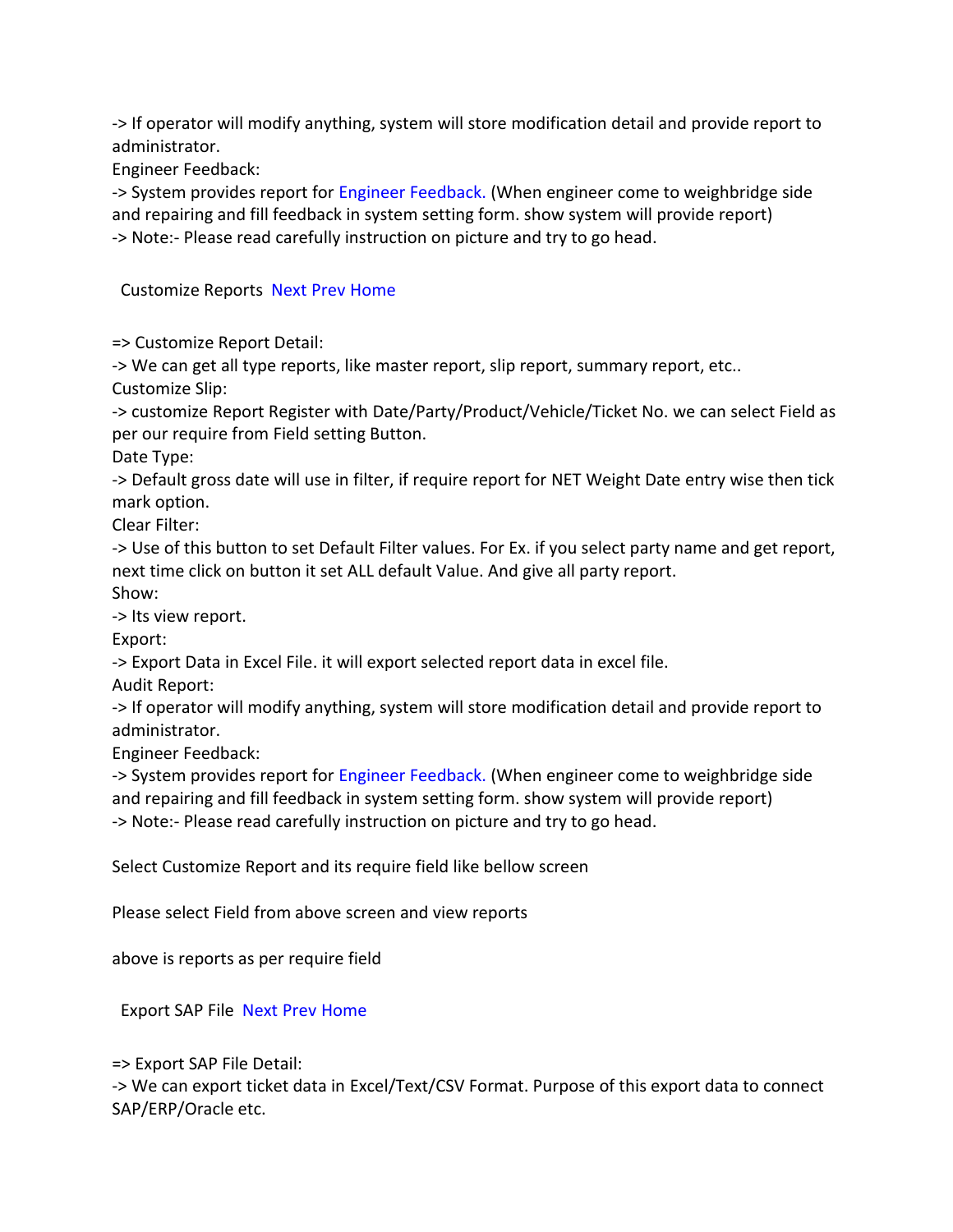Date Wise: -> Option select then set "From & to Date" which we want to data export. Serial No Wise: -> Option selected then Enter "From Ticket No." to "To Ticket No." Browse: -> Select Destination Location for Exported File Export: -> Click button and export data. Type of Format: -> System Provide three type of export Format. it will set from ->System Setting -> General Setting -> Note:- Want to export in excel format then MS Office software Require , otherwise it will

Delete Ticket Data [Next](mk:@MSITStore:C:/Program%20Files%20(x86)/I%20Magic%20Solution/Weighbridge%20Management%20Software/WB%20Help.chm::/Change%20User%20Password.html) [Prev](mk:@MSITStore:C:/Program%20Files%20(x86)/I%20Magic%20Solution/Weighbridge%20Management%20Software/WB%20Help.chm::/Export%20SAP%20File.html) [Home](mk:@MSITStore:C:/Program%20Files%20(x86)/I%20Magic%20Solution/Weighbridge%20Management%20Software/WB%20Help.chm::/Sitemap.html) 

=> Delete Ticket Detail:

show you error.

-> We can delete Ticket data from here. Ones Ticket data delete it will not back. So be care full for that.

Refresh:

-> When click on this button it will display Ticket data.

Select All:

-> Click on option and select all display Ticket record. Its toggle button select/de-select. Delete:

-> Delete deleted Ticket record. Please make sure if Ticket Not selected then it will not delete. Also ones delete Ticket Data it will not back.

Change User Password [Next](mk:@MSITStore:C:/Program%20Files%20(x86)/I%20Magic%20Solution/Weighbridge%20Management%20Software/WB%20Help.chm::/Photo%20Viewer.html) [Prev](mk:@MSITStore:C:/Program%20Files%20(x86)/I%20Magic%20Solution/Weighbridge%20Management%20Software/WB%20Help.chm::/Delete%20Ticket%20Data.html) [Home](mk:@MSITStore:C:/Program%20Files%20(x86)/I%20Magic%20Solution/Weighbridge%20Management%20Software/WB%20Help.chm::/Sitemap.html) 

=> Password Changing Detail:

-> Operator can change his password his self.

-> Note:- operator know his old password, if not then it will not allow to change password.

Photo Viewer [Next](mk:@MSITStore:C:/Program%20Files%20(x86)/I%20Magic%20Solution/Weighbridge%20Management%20Software/WB%20Help.chm::/Ticket%20Search.html) [Prev](mk:@MSITStore:C:/Program%20Files%20(x86)/I%20Magic%20Solution/Weighbridge%20Management%20Software/WB%20Help.chm::/Change%20User%20Password.html) [Home](mk:@MSITStore:C:/Program%20Files%20(x86)/I%20Magic%20Solution/Weighbridge%20Management%20Software/WB%20Help.chm::/Sitemap.html) 

=> Photo Viewer:

-> This is use when we active CCTV Camera Feature and capture Vehicle Image. Viewer can view All Image & Ticket Detail same time in single Windows.

-> User can Double clicks and Zoom image size and view.

-> We can find ticket detail based on user requires like date wise and ticket no wise.

Ticket Search [Next](mk:@MSITStore:C:/Program%20Files%20(x86)/I%20Magic%20Solution/Weighbridge%20Management%20Software/WB%20Help.chm::/Create%20Custome%20Paper%20Size.html) [Prev](mk:@MSITStore:C:/Program%20Files%20(x86)/I%20Magic%20Solution/Weighbridge%20Management%20Software/WB%20Help.chm::/Photo%20Viewer.html) [Home](mk:@MSITStore:C:/Program%20Files%20(x86)/I%20Magic%20Solution/Weighbridge%20Management%20Software/WB%20Help.chm::/Sitemap.html)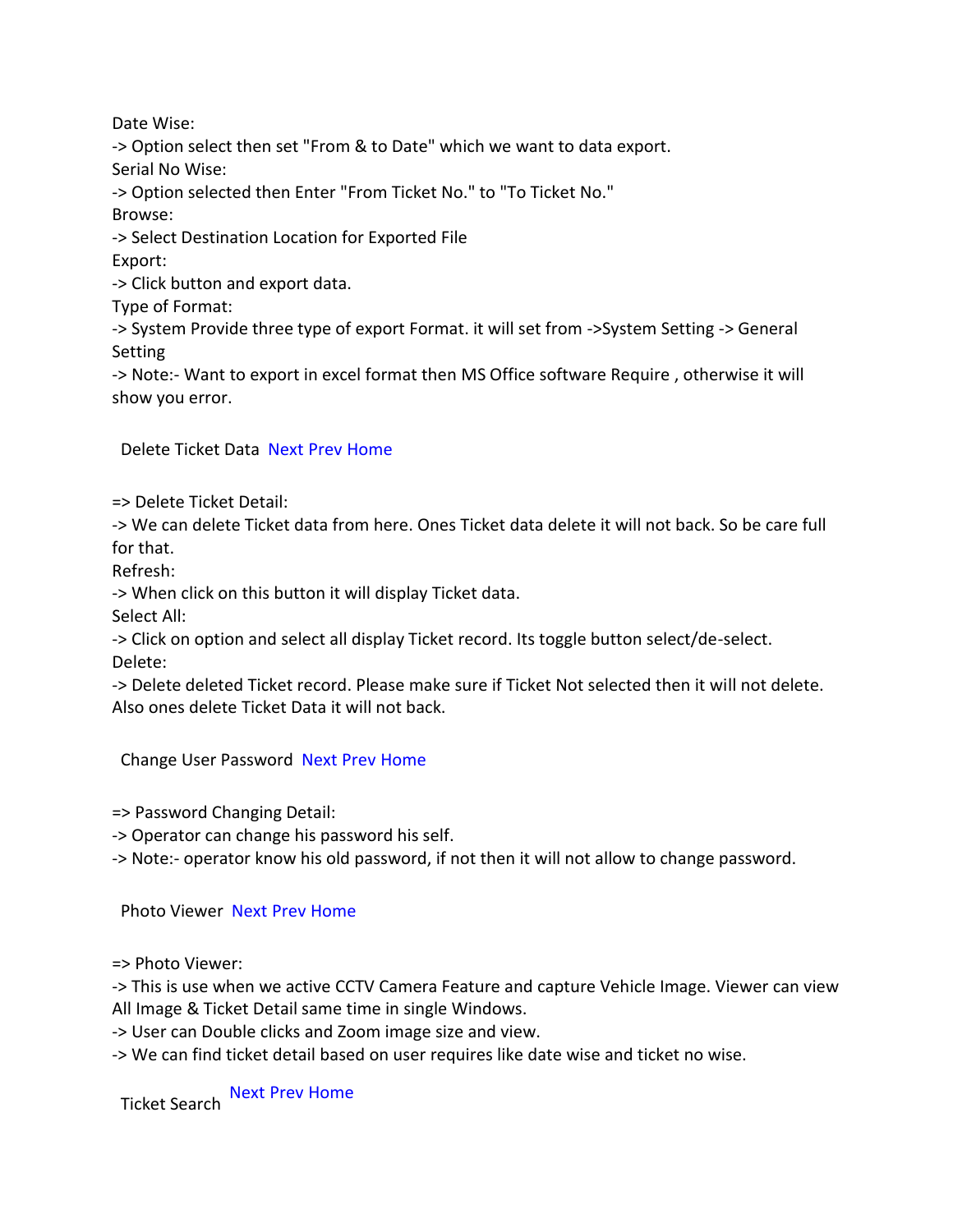=> Ticket Search

- -> Use this window for Find ticket.
- -> If windows printing then we can Reprinting from here.

Create Custom Paper Size [Next](mk:@MSITStore:C:/Program%20Files%20(x86)/I%20Magic%20Solution/Weighbridge%20Management%20Software/WB%20Help.chm::/SMS%20Setting.html) [Prev](mk:@MSITStore:C:/Program%20Files%20(x86)/I%20Magic%20Solution/Weighbridge%20Management%20Software/WB%20Help.chm::/Ticket%20Search.html) [Home](mk:@MSITStore:C:/Program%20Files%20(x86)/I%20Magic%20Solution/Weighbridge%20Management%20Software/WB%20Help.chm::/Sitemap.html) 

=> Create Ticket Paper Size:

-> We can Create Ticket Paper Size As per client Requirement. (if using Dot Matrix/Label Printer)

-> Please select Paper Size in Weighbridge software ->System Setting ->Printing Setting -> Paper Size. (For Ex. "9x4" these sizes want to use. so we can create it.)

-> Please follow Step and create Custom Paper Size.

Create Paper Size (For Ex. "9x4") :

- -> Please follow step.
- -> Click on "Start" Button.
- -> Click on "Printers & Faxes" Option.
- -> Select Printer (Click on Printer) (which printer you use to ticket print)
- -> Click on "File" Menu.
- -> Click on "Server Properties" Menu.
- -> You get bellow window. And read instruction on picture on red color font.
- -> Right click on "Printer Name" (like Bellow image).
- -> Click on "Properties" Menus.
- -> Follow Image Step and set paper Size. ("9x4"). In General (TAB)
- -> Follow Image Step and set paper Size. ("9x4"). In Advance (TAB)
- -> Follow Image Step and set paper Size. ("9x4"). In Device Setting (TAB)
- -> Also Set Same Paper size in Weighbridge Software.

-> File ->System Setting ->Printing Setting. (Please see bellow Image and set it)

### **=> Set SMS Sending Setting:**

-> We can send SMS/Email to Company Authorized person.

-> For that we can set bellow setting to SMS Utility. Also License Require For SMS/Email Sending Facility. So kindly confirm first License Active?.

-> Open SMS Utility Software. (On Find Target Location of Software).

-> Follow Instruction and Set Setting. Also please read instruction Image.

Sending Time:

-> Set time for Sending SMS/Email. After Set time save. (Its use when we send excel file to mail on authorized person.)

Auto Start:

-> When option tick mark then it will start automatically when utility software open. its not require to start manually.

Start:

-> When click on this button it start to sending process sms/email.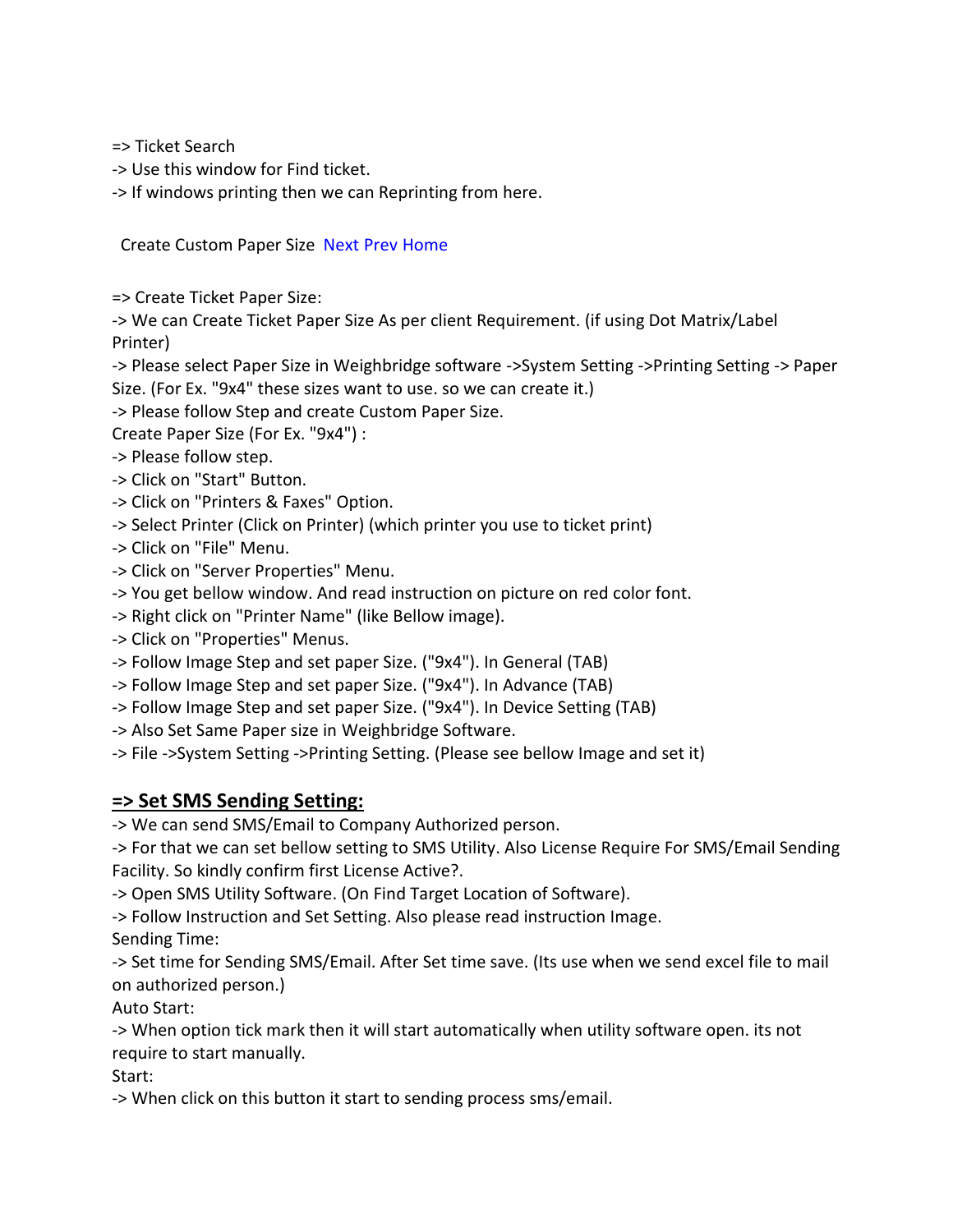General Setting:

-> It uses for set SMS/Email Format. Please see bellow image for general setting.

### **General Setting:**

-> Set general setting for sms/email format. Please read carefully instruction in picture. And set it.

Enable SMS Sending Per Weighment:

-> Send sms on every weighment.

Enable SMS Sending Per Day:

-> Its send sms on fix time which we can set.

Active: Send SMS on Customer Mobile:

-> Its send sms on customer mobile if we make entry in party master.

Other Setting:

-> Tick mark option for sending in sms. Also set label text. For Ex. Ticket No = Tk\_No, bcz its use for small sms size. Sms allow maximum 160 characters. So our sms lenth also in 160.

# **SMS Setting1 (TAB):**

-> Same as above setting.

Mobile No (TAB):

-> Enter Authorized Person Mobile No. with name.

Com Setting For SMS:

-> Set Comport No & Baud Rate sending SMS (Please check Model first in hyper terminal,

modem is working in which baud rate and then set it)

Field Setting:

-> Same as our weighbridge software Field setting. Please set caption/text to field. Which you can send in sms.

License:

-> For this facility we can provide License, please conform first license is Active? If not then it will not sending sms/email.

-> Please read instruction in Image and set setting.

# **=> Please Error Solution in bellow, if not sort out error please contact office on: earthinstrument@gmail.com (+91 9723452476, +91 9574852476)**

=> If OS is Win7 then please do this.

-> Right Click on "Weighing Management Software" Icon on Desktop, Click on "Properties" Menu.

-> Click on "Compatibility" TAB

-> Privilege Level -> Tick mark On "Run this program as an administrator" check box.